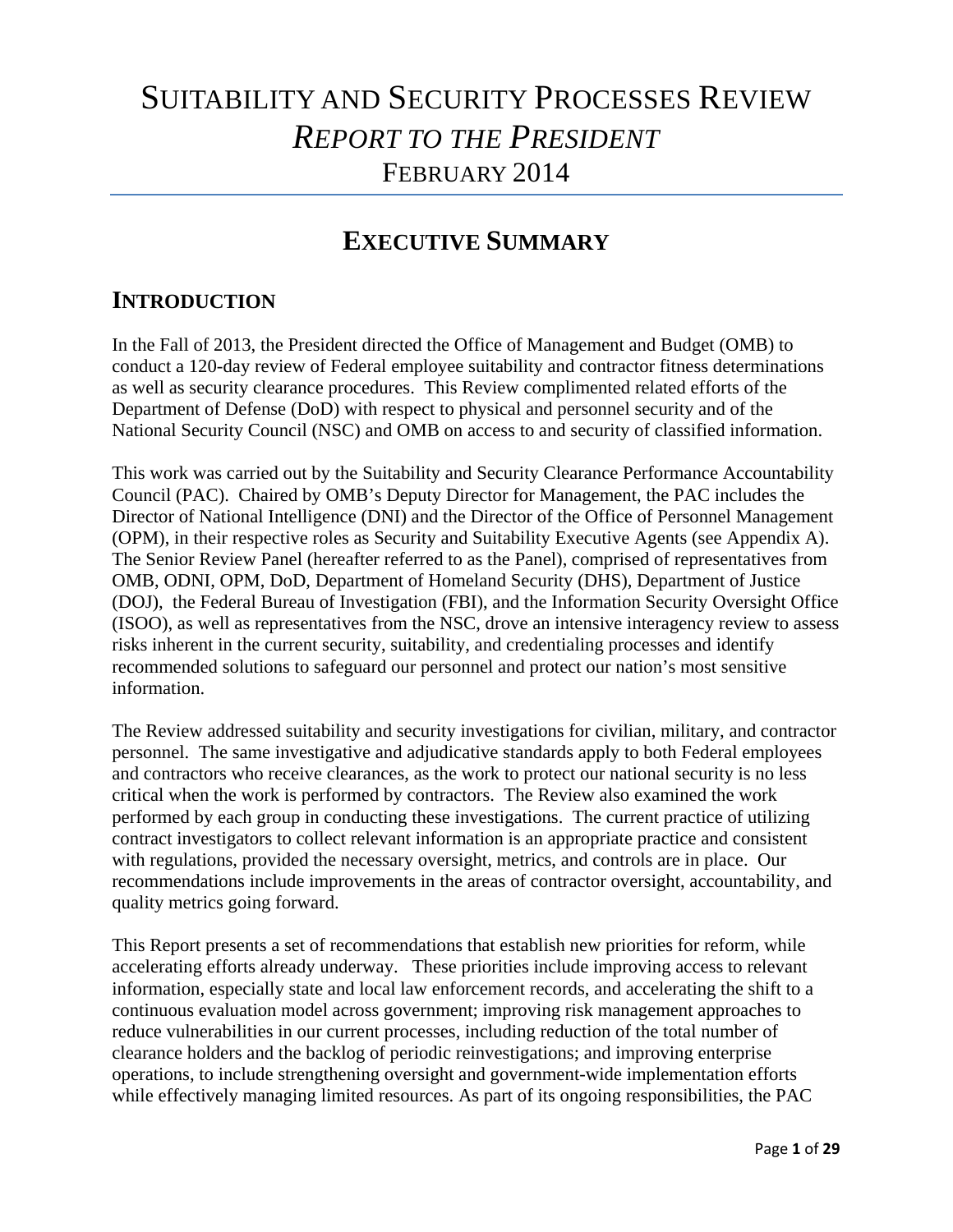will be accountable for driving these changes and holding agencies accountable for implementing approved recommendations.

This Report first gives an overview of the current processes for conducting investigations and adjudications of all categories of personnel, and then summarizes the key conclusions and recommendations of the Panel, concluding with proposed next steps.

## **OVERVIEW OF CURRENT PROCESSES**

Government vetting processes generally involve two distinct activities: *investigation activities*  which include application and information collection; and *adjudication activities* which include information assessment and decision making. A security investigation is defined as any investigation required for eligibility to hold a sensitive national security position or access to classified information by military, civilian, or government contractor personnel performing work for, or on behalf of, the government.

The Review also addressed background investigations that support hiring, credentialing, suitability, and fitness decisions. OPM conducts approximately 95 percent of the total background investigations government-wide. There are 21 other agencies, many within the Intelligence Community authorized to conduct their own background investigations, which accounts for the remaining 5 percent.

There are different levels of investigation depending on the level of risk, position sensitivity, or access requirements. Clearance determinations remain valid for a specified number of years after the completion of the investigation. Periodic reinvestigation cycles established pursuant to Executive Order, are as follows<sup>1</sup>:

- $\triangleright$  Every 5 years for a Top Secret (TS) clearance or access to sensitive compartmented information (TS/SCI)
- $\triangleright$  Every 10 years for a Secret clearance
- $\triangleright$  Every 15 years for a Confidential clearance

Revised standards for suitability and national security investigations were approved by the PAC in 2012, and are in the process of being implemented. Full implementation is currently planned for 2017. The revised standards align investigative elements at each tier (see Appendix B) to promote efficiency, consistency, and employee and contractor mobility across different government agencies thereby improving reciprocity and reducing program costs. The standards at each level of investigation also now build upon, but do not duplicate one another. This ensures investigative requirements previously satisfied are not checked again just because an individual moves to a position requiring a higher level of investigation.

 of criminal history, terrorist activities, credit, and foreign activities and influence. When the Investigations to support a Secret level security clearance include automated and manual checks checks identify issues of concern, additional checks, including interviews and other more manual efforts, are conducted as needed. TS/SCI investigations add non-automated checks, including

 $^1$  Executive Order 12968 "Access to Classified Information" signed August 2, 1995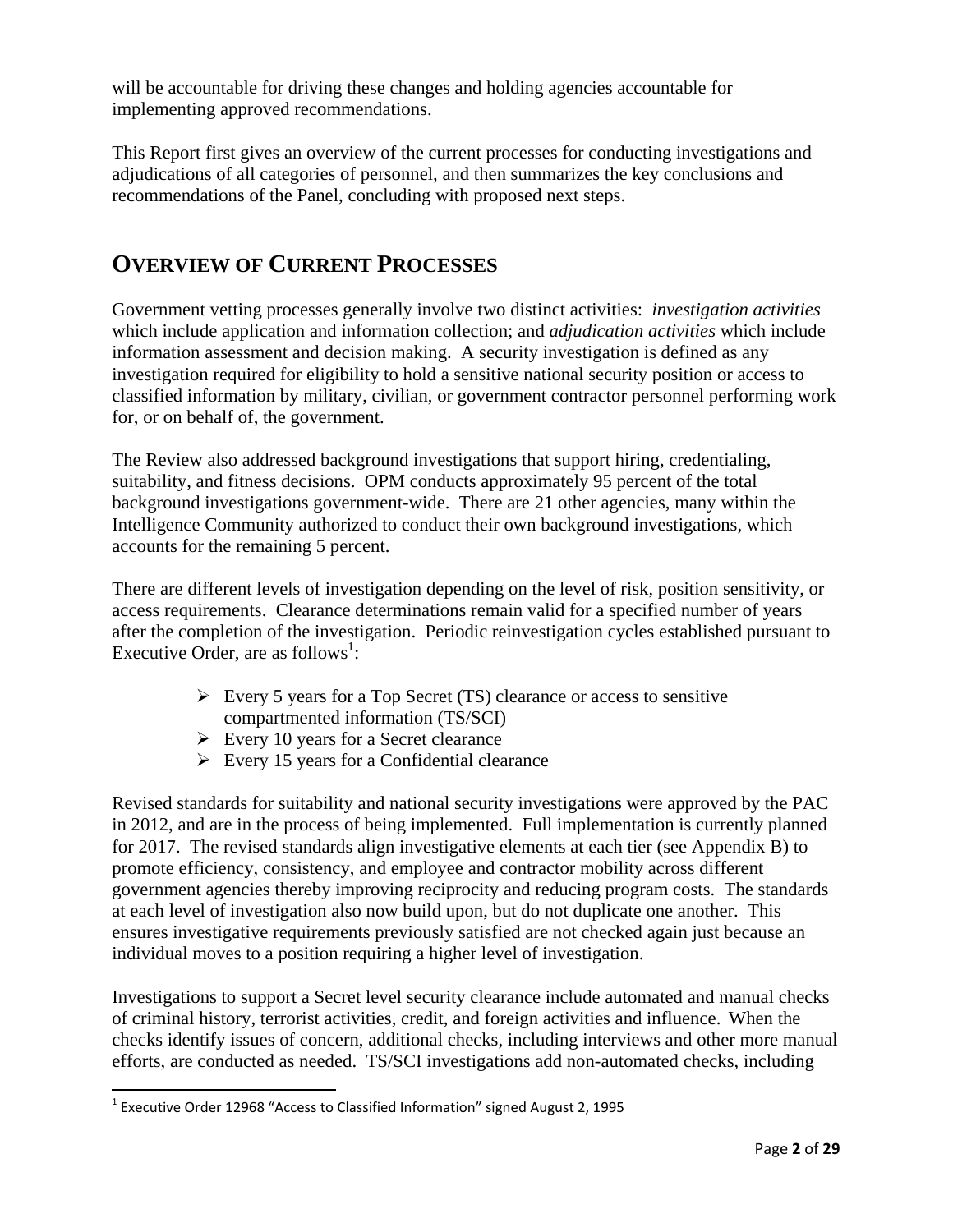interviews of the subject, employers, and social references, and collect information related to foreign influence and foreign preference.

Currently, OPM relies heavily on contract investigators to perform much of the information collection in the background investigation process. OPM then performs a quality review and assembles the completed investigation and transmits it to the requesting agency for adjudication. Non-OPM conducted investigations, largely in the Intelligence Community, also use a mix of contractors and Federal employees to gather information.

All adjudication decisions are inherently governmental functions and are conducted by Federal employees in the agency where the individual will be assigned. The agency adjudicator assigned to an investigation will review it using applicable guidelines relative to hiring, credentialing, and/or security clearance determinations. When determining eligibility for access to classified information, adjudicators use the National Security Adjudicative Guidelines to either make a favorable decision or to identify disqualifying information and deny or revoke the clearance.

Executive branch-wide policy directs agencies to minimize the number of employees and contractors with eligibility for access to classified information to the minimum required to conduct agency functions. Still, the number of clearance-eligible personnel is considerable, exceeding 5.1 million including civilian and military employees and contractors in Fiscal Year 2013 (See Table 1). Of that number, only 60 percent had access to classified information.<sup>2</sup>

| Table 1: Number of employees/contractors both eligible <sup>3</sup> and in access in FY2013 by clearance level |  |
|----------------------------------------------------------------------------------------------------------------|--|
|----------------------------------------------------------------------------------------------------------------|--|

|                              | Confidential/Secret |            |       |                           | <b>Top Secret</b> |            |       |                   | <b>Total Eligible</b> |
|------------------------------|---------------------|------------|-------|---------------------------|-------------------|------------|-------|-------------------|-----------------------|
|                              | Gov't               | Contractor | Other | <b>Total</b>              | Gov't             | Contractor | Other | Total             |                       |
| Eligible Staff $*$ 2,886,106 |                     | 558,626    |       | 175.859 3.620.591 851.920 |                   | 497.683    |       | 180.185 1.529.788 | 5.150.379             |
| % in access                  | 41.7%               | 83.7%      | 82.2% | 50%                       | 76%               | 91%        | 98%   | 83.4%             | 60%                   |

|  | *As of $10/1/13$ |  |
|--|------------------|--|
|  |                  |  |

spent \$1.6B in 2012 on Personnel Security Programs.<sup>4</sup> Background investigations accrue significant expenses for agencies. Based on OPM current charges, Secret level investigations can cost between \$210-272 each, with TS/SCI level investigations costing an average of \$3,959. These costs add up: Executive Branch agencies

 $^2$  Individuals, such as those supporting the military or protecting our nation's most critical assets, may be determined eligible due to the sensitivity of their positions and the potential need for immediate access to classified information, but may not have access until the need arises

classified information, but may not have access until the need arises<br><sup>3</sup> By definition, military service members occupy National Security Positions. Therefore, all personnel entering the military are subject to the same investigations conducted for access to Secret information, even though they do not require a clearance eligibility determination.

not require a clearance eligibility determination.<br><sup>4</sup> Agencies report security program expenditures annually to the Information Security Oversight Office. The "Personnel Security" category includes all expenses for investigations, reinvestigations, national agency record checks, clearance adjudications, and polygraphs.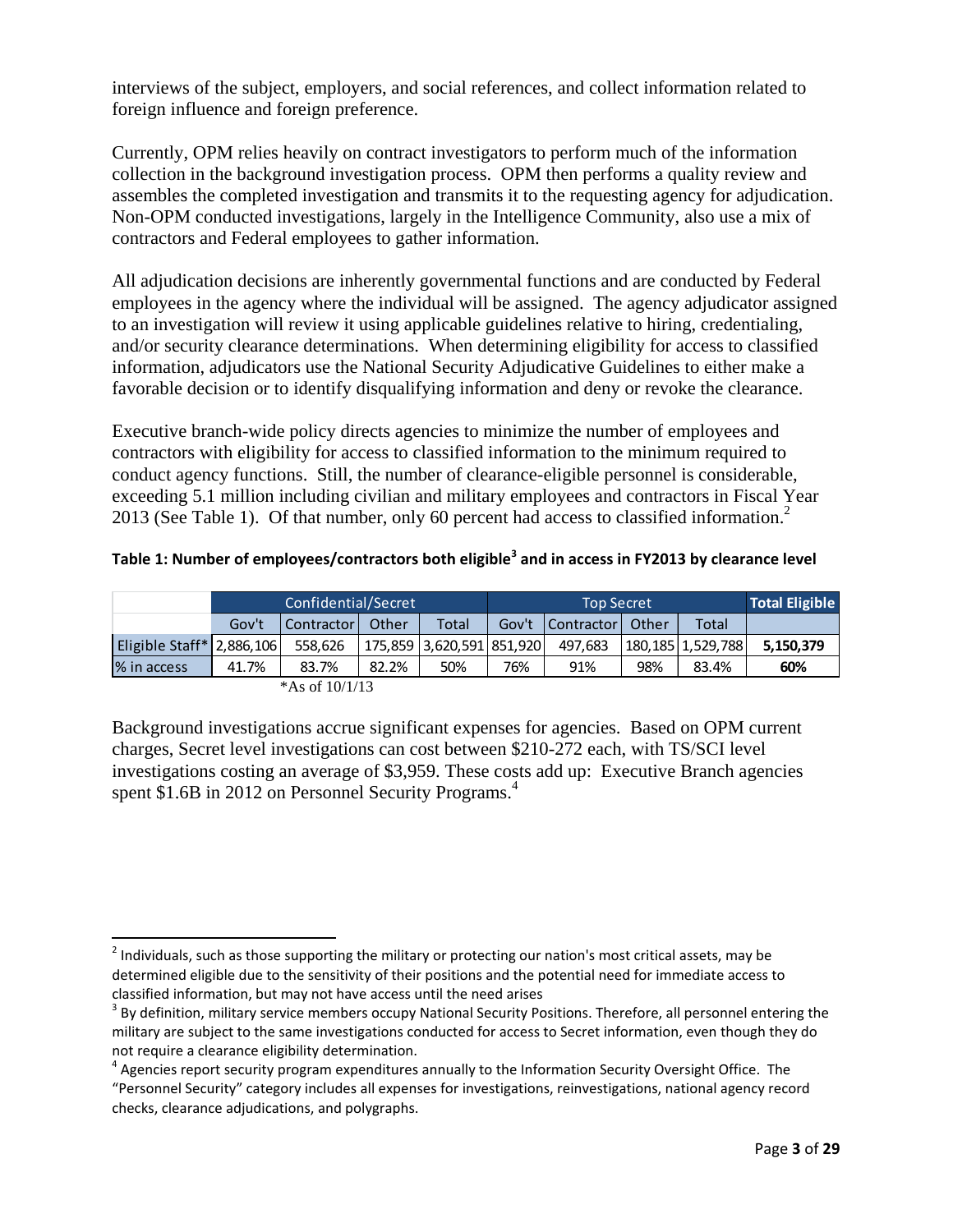### **Role of Contractors in Current Processes**

#### **The National Industrial Security Program**

As mentioned, the same investigative and adjudicative standards apply to both Federal employees and contractors who receive clearances, as the work to protect our national security is no less critical when contractors perform the work. The National Industrial Security Program (NISP)<sup>5</sup> governs all aspects of sharing and safeguarding classified information with industry, including the means by which contractors receive and retain security clearances. The NISP directs contractors to limit requests for clearances to the minimal number of employees necessary for operational efficiency and consistent with contractual obligations. Contractors are also required to report any known adverse information concerning any of their cleared employees. However, in practice, it has been difficult to track compliance with this requirement. Further, these reporting requirements are not consistently required for contractors not holding security clearances, but who have access to Federal buildings and systems following a suitability determination.

#### **Contractors as Investigative Service Providers**

 Federal Acquisition Regulation (FAR) on what work is deemed inherently governmental. The Federal Government relies on a mixture of Federal and contractor personnel to operate government vetting programs. All decisions on whether to grant someone a security clearance are performed by Federal employees, consistent with government-wide OMB policy and the Contractors are primarily used to provide both investigation and administrative support (e.g. collection of information such as local records). Utilizing contractors to perform these functions has given Federal Government agencies flexibility to adjust to ever-shifting demands in the investigative workload.

 $^5$  In accordance with Executive Order 12829, the National Industrial Security Program is overseen by the Information Security Oversight Office on behalf of the Assistant to the President for National Security Affairs. The Department of Defense is executive agent, providing industrial security services for 26 Federal agencies.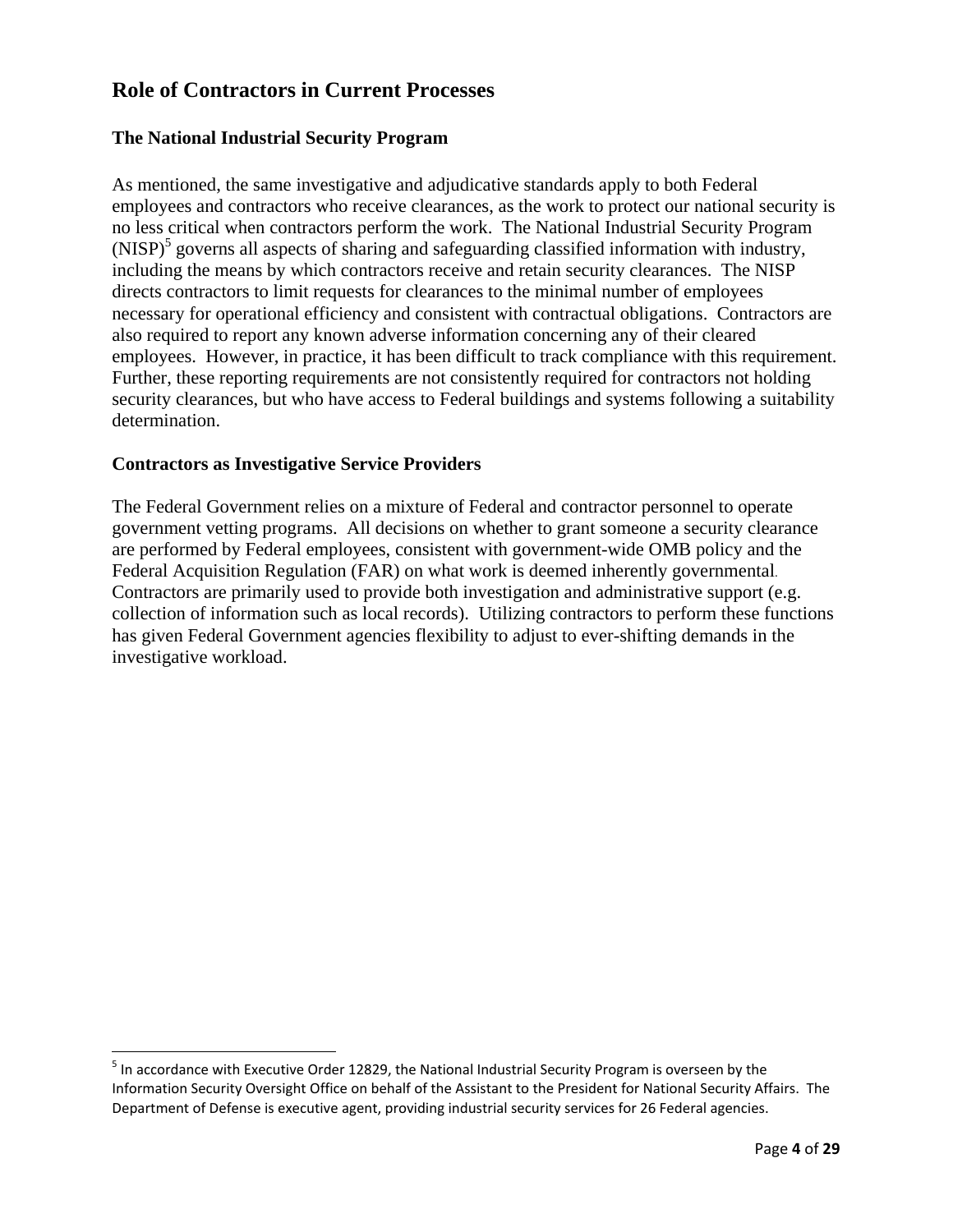## **KEY CONCLUSIONS AND RECOMMENDATIONS**

This report identifies 13 major conclusions and recommendations, which aim to achieve three broad goals:

- A. Increase Availability of Critical Information to Improve Decision Making
- B. Reduce Inherent Risk in Current Processes
- C. Improve Enterprise Operations

While these recommendations do not address every potential problem encountered by security, suitability, and credentialing processes, implementing the following recommendations would dramatically improve performance across the Executive branch while addressing the most serious risks we face. This implementation effort will require resources, and is a major undertaking and would entail changes across the Federal Government - altering credentialing, suitability, and security clearance processes and approaches, and improving capabilities needed to execute this process in a high quality and efficient way. It will involve building new capabilities (e.g., scaling up key information technology investments, increasing data analytic capacity) and operating them in a more coordinated way across the Federal Government.

This report identifies the key changes that are needed and outlines an overall implementation approach, the details of which will be defined in a forthcoming implementation plan and timetable.<sup>6</sup> The PAC will take responsibility for driving implementation on a cross-agency basis and for delivering results.

As outlined in the recommendations below, we place emphasis on applying the same suitability and security standards to contractors and Federal employees, and ensuring that Federal oversight and accountability measures are in place to ensure compliance by contractors.

## **Section A: Increase the availability and quality of critical information to improve decision making**

 national security must have access to relevant information from a variety of sources. Today, this Federal agencies that conduct investigations and adjudications for credentialing, suitability, and presents considerable challenges, particularly in the areas of resources, automation, and policy barriers. We must overcome these challenges to reduce the gaps in our current processes and to develop a robust Continuous Evaluation (CE) process.

#### **Conclusion A.1**

#### *Background investigations are missing critical information such as police reports of arrests.*

This Review found that significant policy, technology, budgetary, and jurisdictional barriers prevent Federal or Federally-authorized background investigators from consistently accessing

 $^6$  Timelines and dates outlined in this report are notional, and will be updated in the forthcoming implementation plan.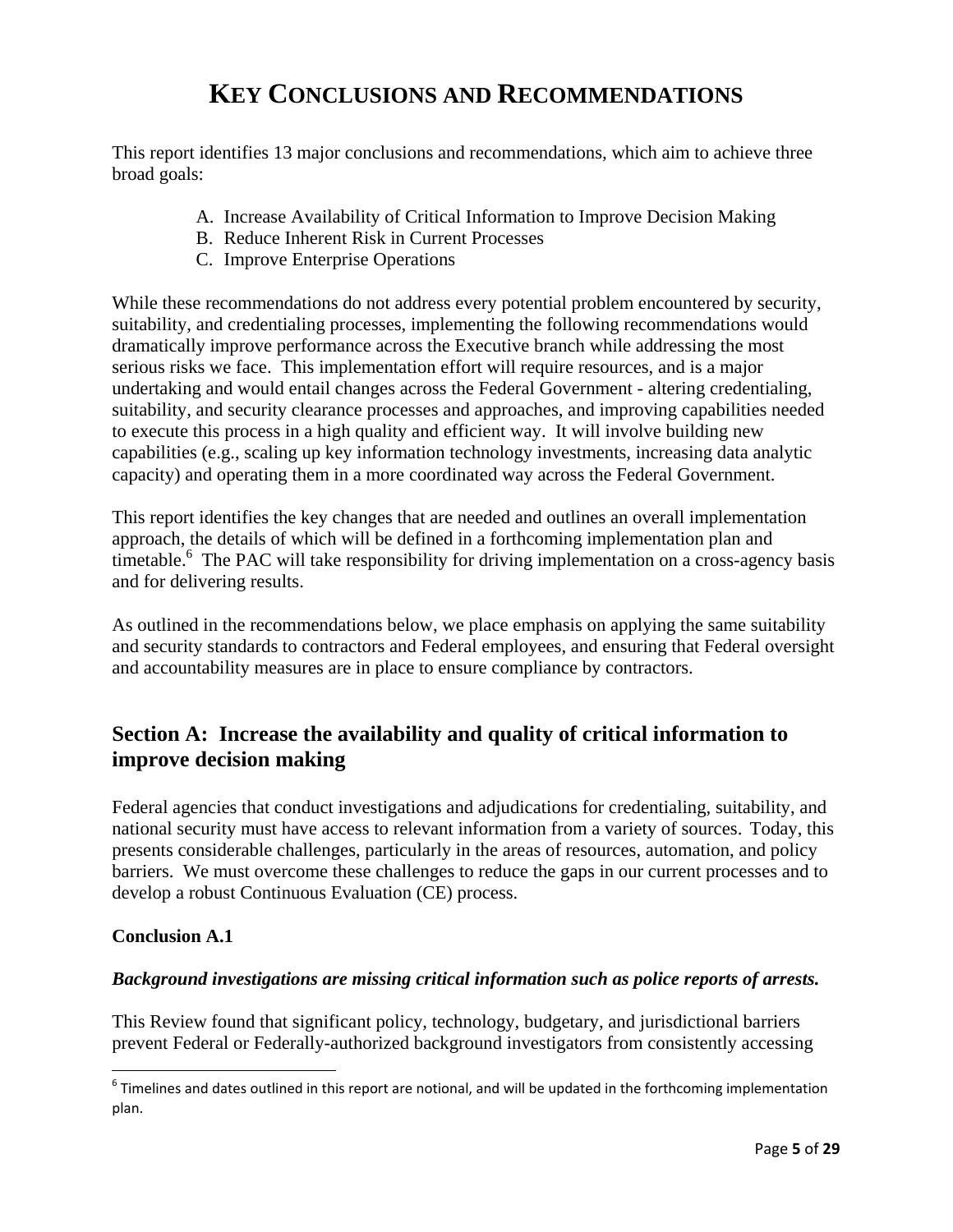available Criminal History Records Information (CHRI) from state and local law enforcement agencies. Current law directs state and local law enforcement agencies to provide to CHRI to specified Federal agencies for the purposes of background investigations<sup>7</sup>. Yet when state or local law enforcement agencies fail to comply, it can result in incomplete data sources and substantial challenges for Federal Government investigations. Most critically, missing or incomplete CHRI could result in a favorable adjudication and granting of a security clearance because full and complete criminal history information was unobtainable. Appendix C summarizes the large number of denied requests for available CHRI by state.

Incomplete information can critically compromise the results of an investigation. For example, while the background investigation conducted on Aaron Alexis was compliant with OPM's established policies and practices, reliance on automated databases failed to reveal his use of a firearm, which led to his 2004 arrest. That information, though available in local records of the Seattle Police Department, was not provided to OPM and therefore, was not included as part of the investigation.

#### **Recommendation A.1**

#### *Improve access to and availability of State and Local criminal records.*

We recommend multiple measures to enhance Federal Government access to full and complete state and local criminal records. The PAC, in partnership with its member agencies and the Records Access Task Force, will review relevant statutes to determine if additional clarification is needed. The Task Force, comprised of key Federal agencies and a group of local law enforcement officials, was established on February 7,  $2014<sup>8</sup>$ . If necessary, the PAC will recommend changes to current law to clarify and strengthen requirements for State and local law enforcement agencies to share CHRI information with Federal background investigators.

Additionally, the PAC and DOJ will explore options to ensure state and local entities comply with their obligations to make CHRI available, including leveraging related Federal funding to encourage cooperation with existing law, and support efforts to make this information available in automated form<sup>9</sup>. The majority of this work will be conducted by the recently mandated Records Access Task Force.

  <sup>7</sup> 5 USC § 9101 – *Access to Criminal History Records for National Security Purposes* 

 $^8$  Establishing the Records Access Task Force is mandated by section 907(f) of the National Defense Authorization Act (NDAA) for Fiscal Year 2014, Pub. L. No. 113‐66. The PAC Chair serves as Task Force Chair. Members include representatives from OPM, DoD, DNI, law enforcement agencies of DOJ and DHS, State and local law enforcement agencies and associations, and representatives of relevant State, local and Federal judicial systems that govern records access.

records access.<br><sup>9</sup> DOJ and the PAC will work with the Compact Council to explore this recommendation. The Compact Council was established to facilitate authorized interstate criminal history exchanges for noncriminal justice purposes on a uniform basis, while permitting each State to effectuate its own dissemination policy within its own borders; and to allow Federal and State records to be provided expeditiously to governmental and nongovernmental agencies that use records in accordance with pertinent Federal and State law, while simultaneously enhancing the accuracy of the records and safeguarding the information contained therein from unauthorized disclosure or use.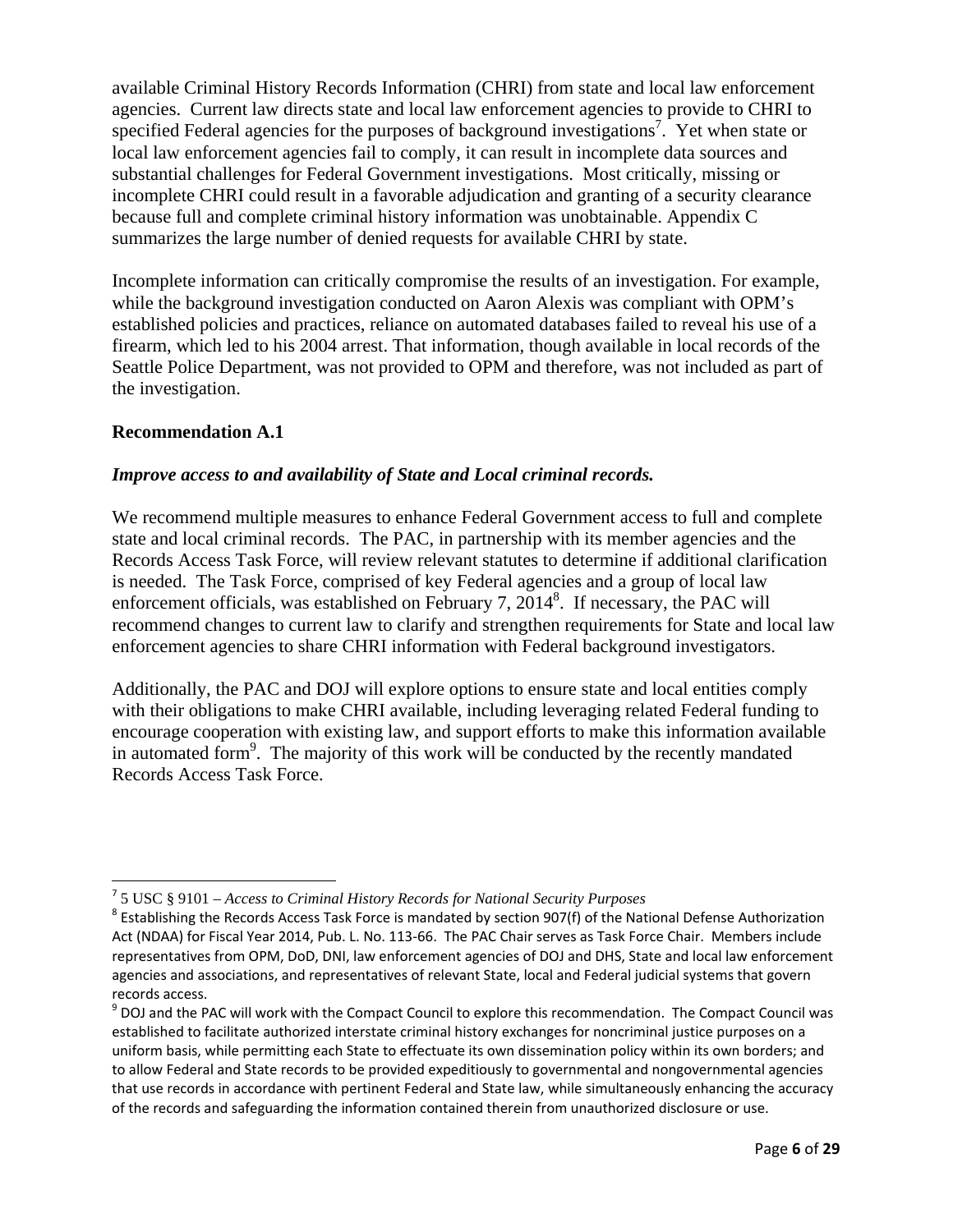Specific actions include:

- By April 2014, complete the study of specific areas for improving information sharing between the Federal Government and state and local law enforcement agencies through the Records Access Task Force, mandated by the National Defense Authorization Act (NDAA), and issue report.
- Within 90 days, reach agreement with DHS and DOJ on the appropriate Federal funding mechanisms to encourage cooperation or compliance with existing statutes to share data with Federal officials.
- Within 180 days, the PAC and DOJ will develop training and educational materials to help states and localities understand their legal obligations and the importance of datasharing along with funding available to offset the cost of automation.

#### **Conclusion A.2**

#### *Reportable information often goes unreported.*

This Review found that clear and consistent requirements do not exist across government for employees or contractors to report, subsequent to their being hired or granted a clearance, information that could affect their continued fitness, suitability, or eligibility for Federal employment (e.g. criminal conduct, behaviors of concern), or their eligibility to access government facilities and IT systems. Neither is there consistent guidance in place to direct contractors or contract managers in the Federal Government to report noteworthy or derogatory information regarding employees. Compliance with such requirements is also critical. Such mechanisms are essential to ensure the safety of our workforce and protection of our most sensitive information. For example, even with reporting requirements in place, no reports were made of Aaron Alexis' multiple arrests or other personal conduct issues, either by the Navy or those in his company who were aware of his conduct.

#### **Recommendation A.2**

#### *Clarify and expand requirements for reporting actions and behavior of employees and contractors to support decisions on access to facilities, classified/sensitive information, and IT systems.*

We recommend that the PAC work with OPM and ODNI, in their roles as the Suitability and Security Executive Agents to propose and implement uniform reporting requirements for personnel (tiered by risk or eligibility level) that specify who is required to report certain events, behaviors, or observations. Once these uniform reporting requirements are established across the Executive branch, the PAC will work with the Executive branch agencies to ensure their implementation, including training for supervisors and employees to identify and report counterproductive work behaviors. Best practices by Federal agencies to facilitate self-reporting, such as the tools used by the Department of State should also be examined and if appropriate, applied Executive branch-wide.

Additionally, the PAC will work with the Office of Federal Procurement Policy to propose a change to the FAR to impose those applicable reporting requirements on contractors, and ensure that enforcement and accountability mechanisms are in place. The PAC will develop a dedicated work team to expedite progress on these changes.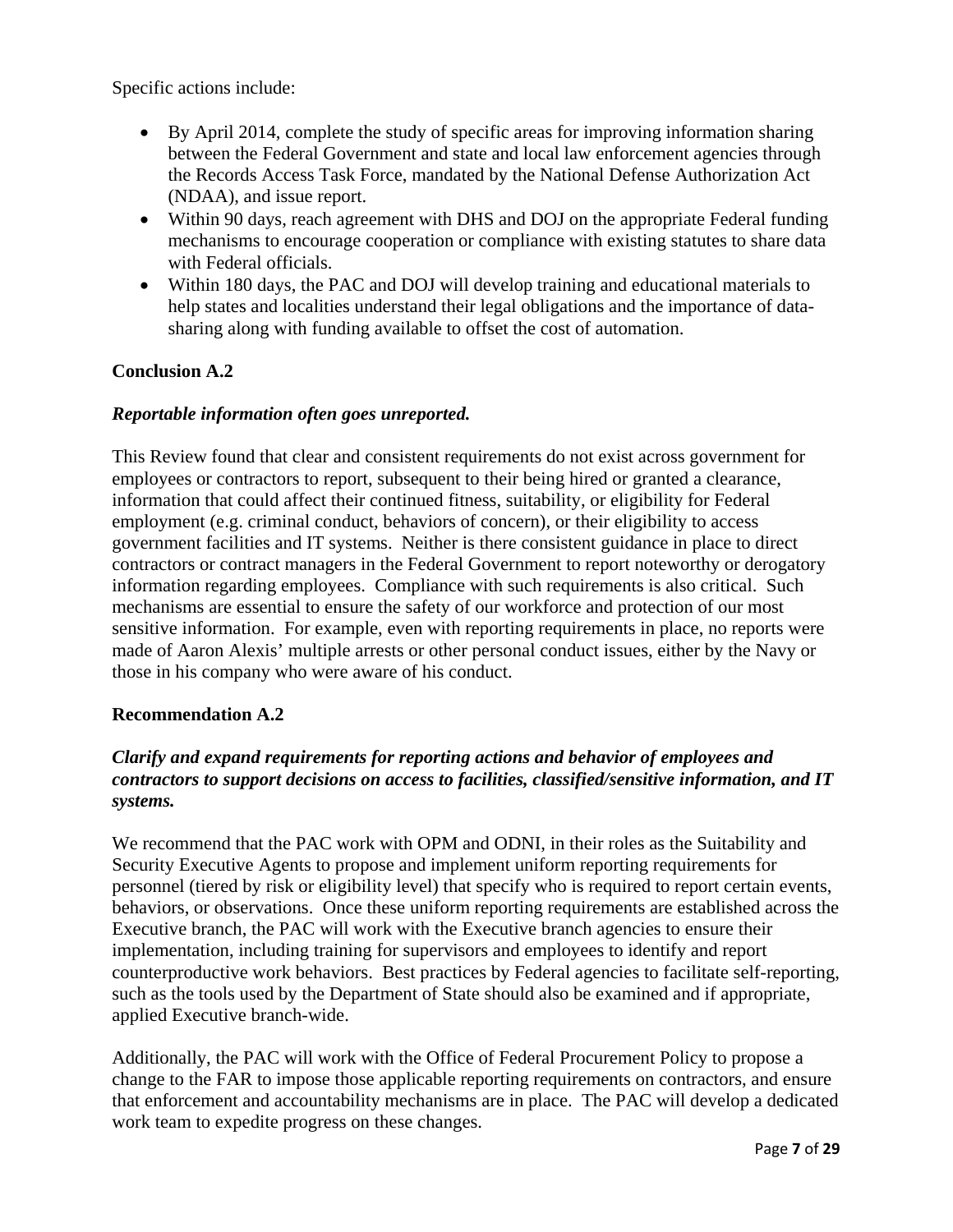Though not the primary subject of this Review, we note that mental health concerns pose a unique reporting challenge and we support Federal efforts to address this complex issue with sensitivity. To this end, revisions have been proposed to the Standard Form 86, National Security Questionnaire that focus on mental illness to the extent that it may impact an individual's judgment, reliability, and trustworthiness. We stress that it is important that agencies and contractors encourage employees to seek mental health treatment just as they would address any other health matter.

Specific actions include:

- Within 90 days, the PAC with work with ODNI and OMB to publish the revised Reporting Requirements policy for national security positions, and then establish a working group to expand those requirements to other suitability and contractor populations.
- The PAC will work with OMB's Office of Federal Procurement Policy and the Federal Acquisition Regulation Council to propose an appropriate rule to establish needed reporting requirements for the contractor population.
- In coordination with other Administration efforts, the PAC will establish a working group with participation from ODNI, OPM, DoD, the Department of Veterans Affairs (VA), the Department of Health and Human Services (HHS), and other appropriate Federal experts to further examine the relevant intersection of mental health issues and suitability and security reporting.

#### **Conclusion A.3**

#### *Investigations occur too infrequently, creating unnecessary gaps in coverage.*

This Review found that the current reinvestigation practices do not adequately reevaluate or appropriately mitigate risk within the security and suitability population. Lengthy periods between reinvestigations do not provide sufficient means to discover derogatory information that develops following the initial adjudication. Furthermore, resource constraints lead agencies to conduct fewer than the required number of reinvestigations.

A number of pilot tests are underway to explore and demonstrate CE capabilities. These CE pilots assess automated data checks from multiple sources (e.g., credit checks, social media, personnel records, and self-reporting records) that may reveal relevant information, prompting further investigation and enabling agencies to prioritize their efforts on those who appear to have the highest risk. For example, a DoD pilot tested the value and effectiveness of its Automated Continuous Evaluation System (ACES). That pilot sampled 3,370 Army service members, civilian employees, and contractor personnel, and identified that 21.7 percent of the tested population had previously unreported derogatory information that had developed since the last investigation, and 3 percent had serious derogatory information (e.g. financial issues, domestic abuse, drug abuse) that resulted in a revocation or suspension of a security clearance. This and other CE pilots provide compelling evidence for many benefits of this more continuous approach to background investigations.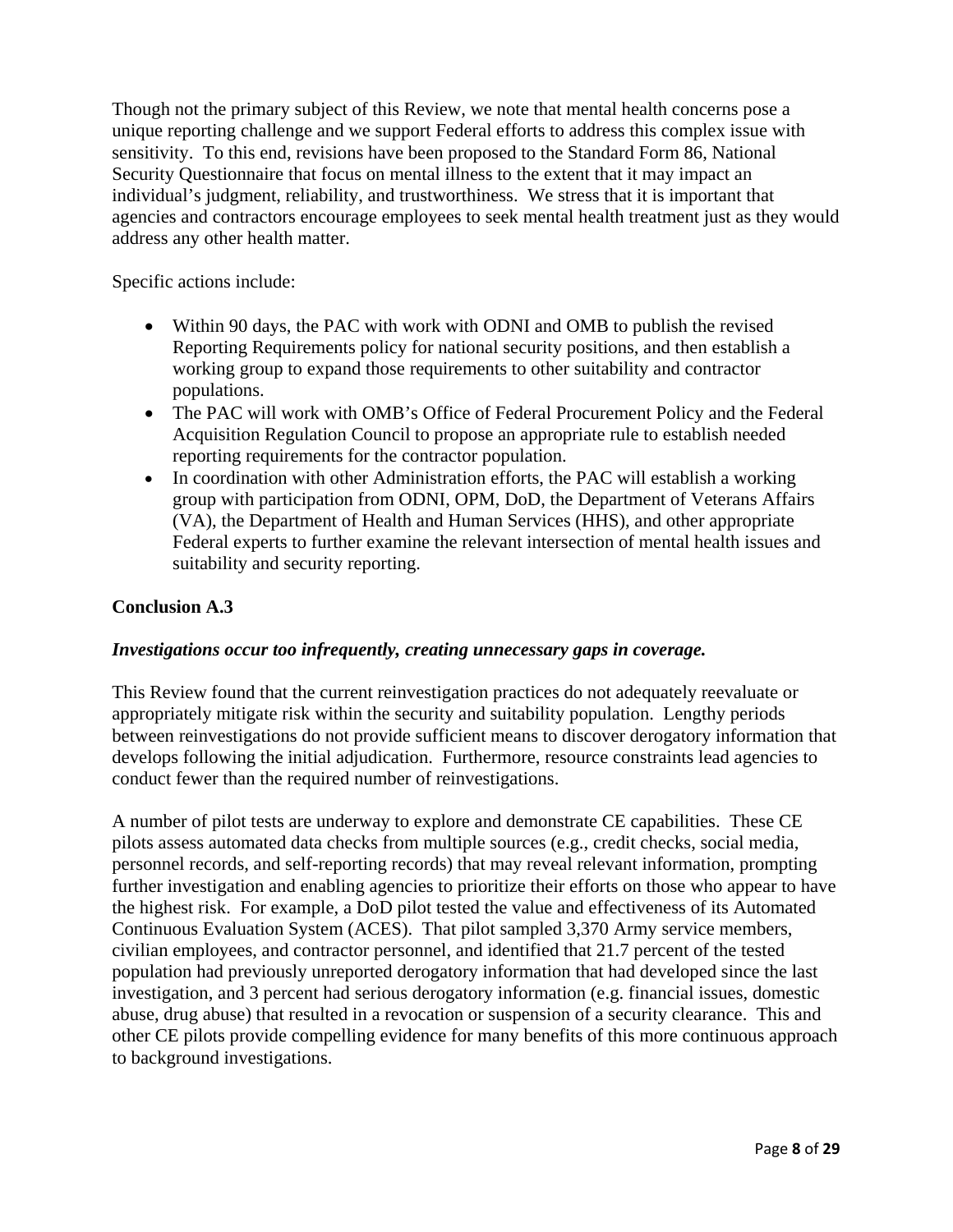#### **Recommendation A.3**

#### *Accelerate the implementation of a standardized program of Continuous Evaluation (CE), ensure full integration with agency Insider Threat Programs, and reassess Periodic Reinvestigation intervals as appropriate.*

We recommend the PAC establish and oversee an accelerated timetable for an integrated CE solution across all agencies and security levels. The current timetable calls for incremental implementation of CE with initial capability for the TS and TS/SCI level in 2014 and full implementation for these populations at that level in 2016. Several agencies are developing agency-specific CE capabilities that will be aligned and integrated with the ODNI CE solution, and the PAC intends to accelerate elements of those efforts.

The shift to CE will mean a different way of conducting investigations. As automation and other capabilities increase, we recommend driving toward a CE system that would, to the greatest extent possible, notify appropriate security officials of noteworthy events or incidents in nearreal time. Furthermore, CE would access relevant data sources, in greater volume and with more frequency than our current system. By identifying issues between reinvestigations, CE will more frequently evaluate employees and contractors who are eligible for access to classified information by using periodic, random, and event-driven assessments to better resolve issues or identify risks to national security.

In addition, we would retain a periodic reinvestigation process, incorporating data gathered from CE. We will also take cases flagged by the continuous evaluation system for follow up investigation.

Implementing a system for continuous evaluation is resource intensive, and poses genuine technical and procedural challenges. Currently there is no government-wide capability, plan or design present in the investigative community to operate a data-driven architecture to collect, store, and share relevant information. An additional challenge will be the shift towards connectivity with external data sources to meet information collection needs. These technical and resource management challenges will require top-down direction and attention to resolve.

Success of the CE program will depend on a fully-integrated solution across government, which will eliminate inefficiency and avoid the expenses of duplicative systems. The PAC and ODNI will work with agencies across the Executive branch to develop the enterprise CE solution, while continuing to use lessons learned from pilots to test and validate key CE components and capabilities.

Specific actions include:

- By September 2014, ODNI will have an initial CE capability for the most sensitive TS and TS/SCI population with implementation for all TS and TS/SCI cleared personnel by 2016.
- By October 2014, DoD will expand its CE pilots to include a sample of 100,000 cleared military, DoD civilian, and contractor personnel updated on an ongoing basis from trusted data sources.
- By 2015, DoD will expand its CE capability to 225,000 personnel; increasing to 500,000 by the end of 2016 and 1 million during 2017. The FY 2015 cost projections for this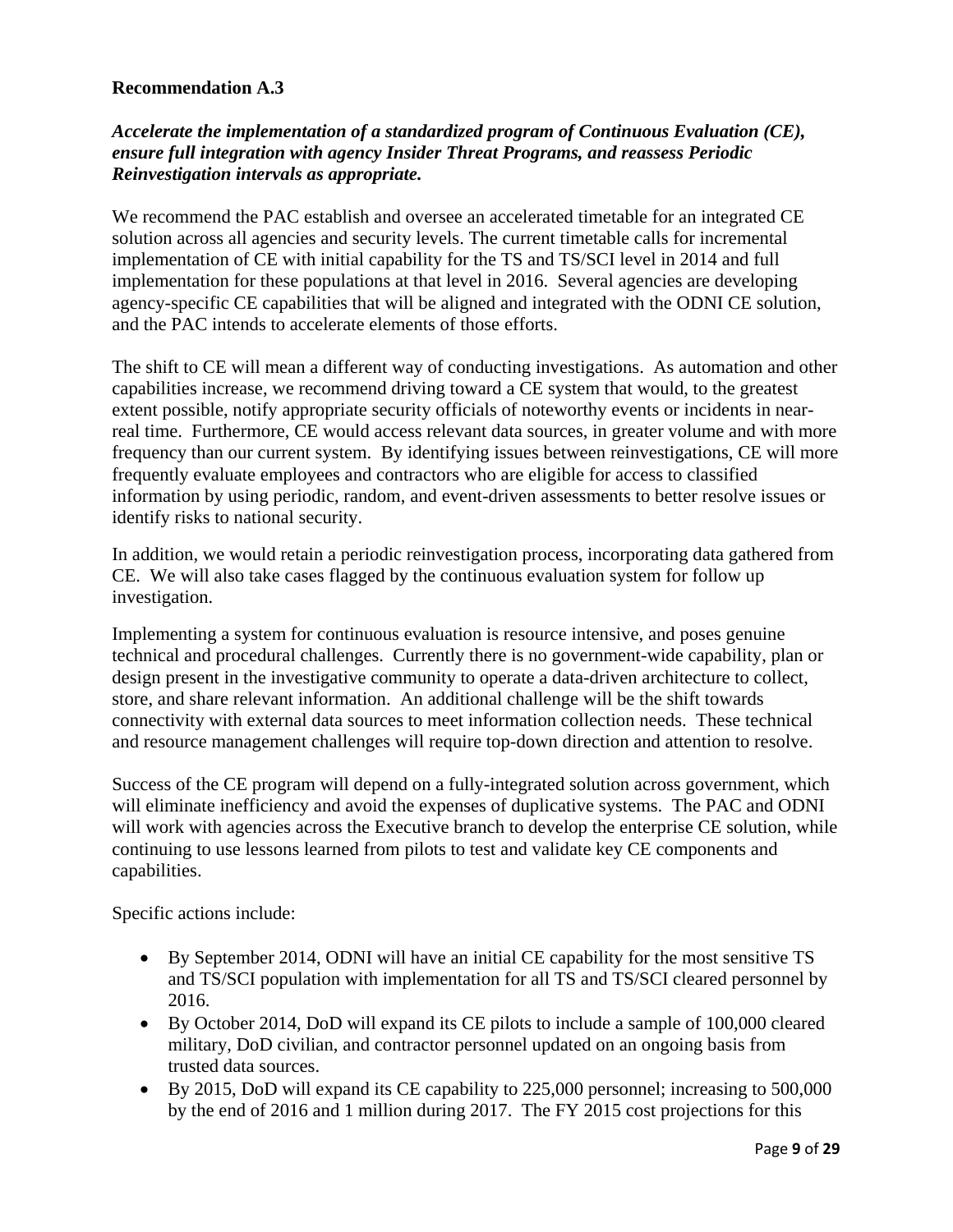transition are approximately \$53M. OMB will work with DoD to accommodate this within resource constraints.

 $\bullet$ Through FY 2015 budget guidance, OMB required DOJ, Treasury, and DHS to identify agency funding to prioritize automation requirements for critical key databases that will be essential to service and enable CE capabilities. We are working to develop a cost estimate implementing CE in agencies other than DOD. OMB also required the DoD to fund development of the CE capability leveraging the ACES platform.

#### **Conclusion A.4**

#### *Once implemented, the Revised 2012 Federal Investigative Standards (FIS) will significantly reduce gaps in current processes.*

 significance. This Review found that the 2012 Federal Investigative Standards, which apply to employees and contractors working for the Executive branch, will provide needed improvements to the methods and scope of investigative processes. These aligned investigative processes enhance consistency and efficiency by building each successively higher level of investigation on the one below it, avoiding duplication. The standards provide additional information collection requirements at the Secret-level for information relevant to employment conduct, foreign activities and associates, and criminal history records. At the TS/SCI level, requirements include a comprehensive interview of the subject and other informants covering all areas of adjudicative

#### **Recommendation A.4**

#### *Accelerate implementation of elements of Revised Federal Investigative Standards (FIS) to address gaps identified in existing investigative processes.*

We recommend acceleration of FIS implementation plans, with emphasis on improving access to key sources that will fill identified gaps in current practices. These include:

- Social Security Administration Check, which will provide adjudicators greater assurance of the subject's identity, potentially mitigating fraudulent submissions.
- Defense Management Data Center Check, which will provide adjudicators improved information regarding the characterization of military discharge.
- Scattered Castles, the Intelligence Community investigation and adjudication index database, which will provide adjudicators a full investigative history inclusive of the Intelligence Community conducted investigations.
- Full implementation of enhanced subject interviews when triggered by issues.
- Expanding the use of automated checks to verify citizenship, including measuring the effectiveness and adequacy of DHS  $SAVE<sup>10</sup>$  in light of other alternatives.

While the current FIS Implementation Plan projects full implementation of the standards across government by 2017, it is necessary to accelerate the critical areas outlined above. As part of the

 $^{10}$ The Systematic Alien Verification for Entitlements (SAVE) Program is designed to assist benefit-granting agencies in determining an applicant's immigration status, and thereby ensure that only entitled applicants receive Federal aid.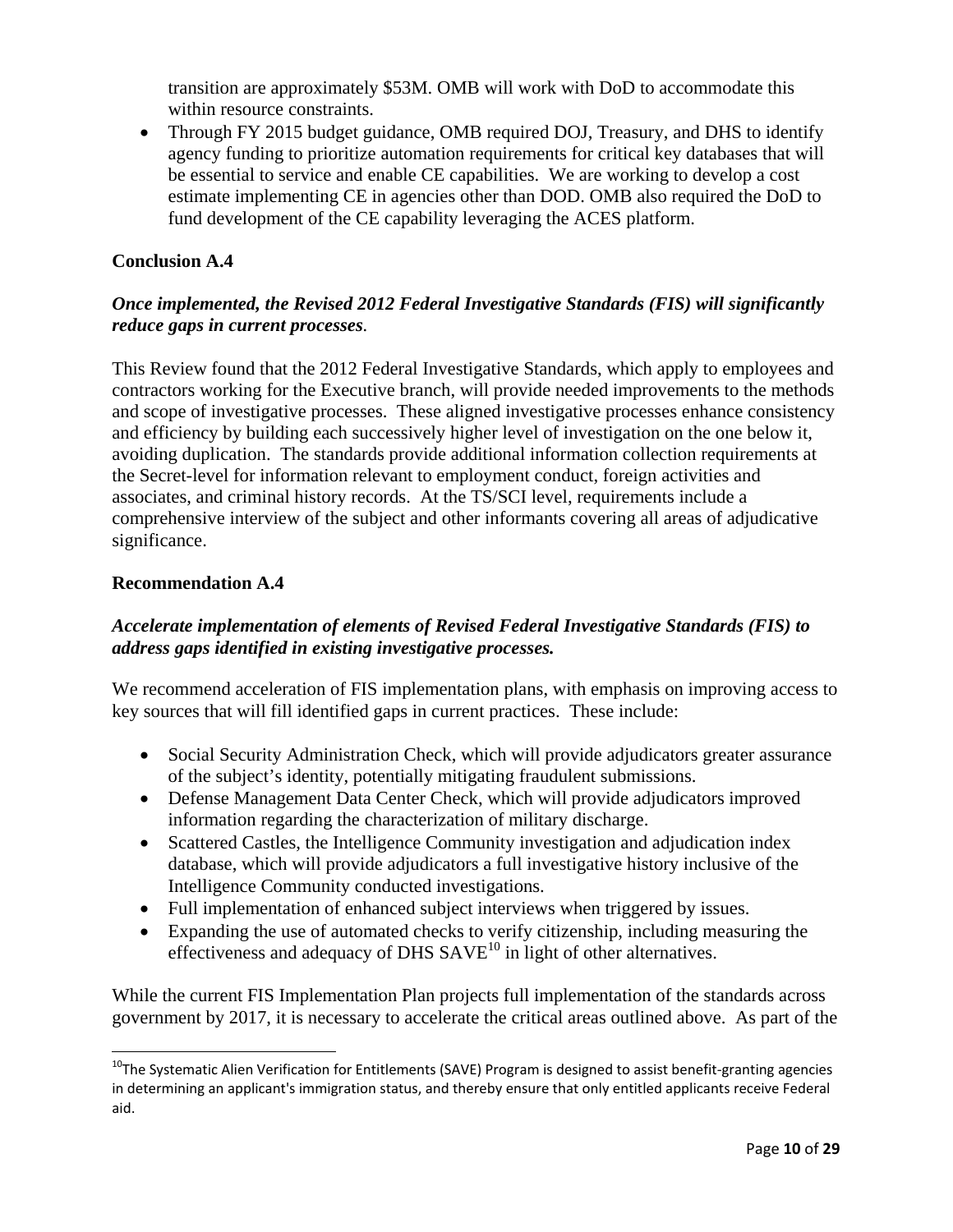overall implementation planning efforts, the PAC will develop a timeline to prioritize and accelerate these enhancements.

Specific actions include:

- By April 2014, Security and Suitability Executive Agents will submit the comprehensive FIS Implementation Plan to the PAC, including detailed timelines and cost estimates where feasible to fill gaps in current practice.
- The PAC will work with the Executive Agents and agencies to accelerate implementation of the critical checks above to enable the acceleration of full implementation across government to 2016.

## **Section B: Reduce risks that are inherent in our current processes**

Beyond the foregoing information gaps, our review process identified the need to improve the consistency of decision-making across the Executive Branch, increase the timeliness and completeness of reinvestigations, and improve the oversight and approach to measuring the quality of investigative work. Our recommendations form an integrated approach to address these risks. The PAC will develop detailed plans to accelerate implementation of these recommendations.

#### **Conclusion B.1**

#### *The current backlog of Periodic Reinvestigations - especially for our most sensitive populations - creates vulnerabilities.*

This Review found that there is a significant backlog of overdue periodic reinvestigations within agencies across the Executive branch, principally due to resource constraints. Specifically the most recent data show that roughly 22 percent of the population eligible for access to classified information at the TS or TS/SCI level was outdated, and no reinvestigation had been requested.<sup>11</sup> This backlog poses unacceptable risk, leaving the U.S. Government potentially uninformed as to behavior that poses a security or counterintelligence concern.

#### **Recommendation B.1**

#### *Reduce Periodic Reinvestigation backlog using a risk-based approach.*

We recommend that the Security Executive Agent develop a strategy and process that reduces the risk posed by the Periodic Reinvestigation backlog across government. For example, prioritizing Periodic Reinvestigation submissions by risk – based on both the nature of the position held by the individuals and the results of automated records checks — can help identify individuals of potential concern. Prior CE pilots have demonstrated that automated records checks, like credit reports and criminal checks through FBI's Rapback system, are readily

 $^{11}$  This figure represents updated data as of March 2014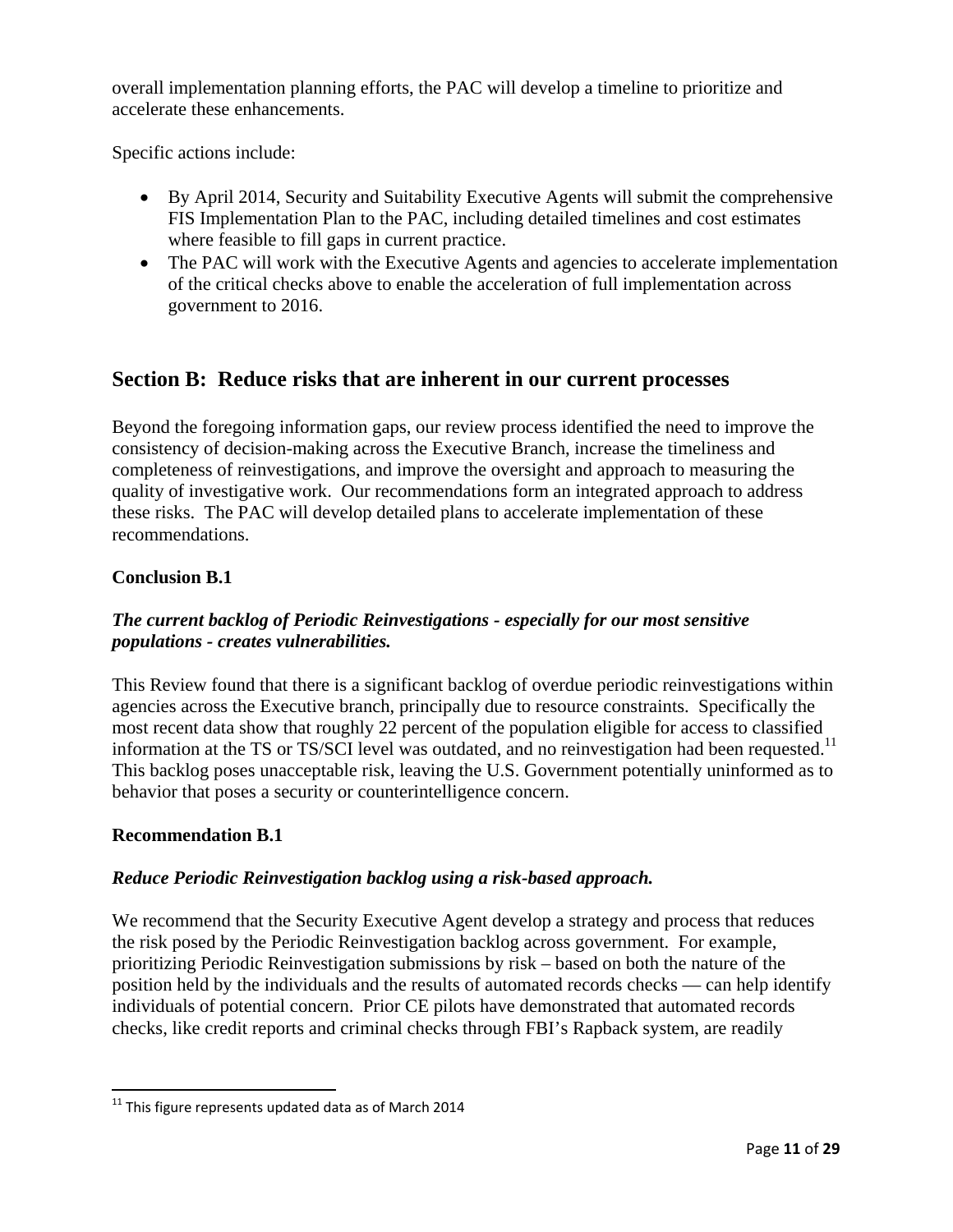accessible and cost effective and could be used in the near future to flag individuals who should have highest priority for Periodic Reinvestigations.

Specific actions include:

- By April 2014, OMB will distribute to the President's Management Council (comprised primarily of agency Deputy Secretaries) the results of agencies' compliance with the DNI's October 2013 memorandum that directs agencies to use a risk-based approach to identify high risk populations and prioritize reinvestigations that have come due or are overdue.
- Within 180 days, the Security Executive Agent will determine a near-term governmentwide strategy for agencies to identify high risk populations through the use of automated records checks (e.g. derogatory credit or criminal activity) and prioritize overdue investigations based upon risk posed by job responsibilities and access in order to reduce risks posed by potential insider threats.

#### **Conclusion B.2**

#### *Growth in the number of clearance-holders increases costs and exposes classified national security information, often at very sensitive levels, to an increasingly large population.*

This Review found that the large number of individuals currently eligible to hold a security clearance has significantly increased both risk and costs. Executive branch policy expressly directs agencies to minimize the number of individuals with eligibility for access to classified information to that required to conduct agency functions. It also expressly prohibits requesting eligibility in excess of actual requirements. Despite these policies, 5.1 million employees and contractors were eligible for security clearances as of October 2013, as shown in Table 1 above.

Large numbers of clearances, especially those at higher levels, increase investigative program costs. As stated above, based on OPM data a Top Secret/SCI investigation costs approximately \$3959, while a Secret investigation costs between \$210-272. To illustrate one of many examples, Appendix D demonstrates that for the DoD, the number of Top Secret/SCI investigations increased 42 percent between 2005 and 2013, resulting in an increase in over \$179M in program costs.

#### **Recommendation B.2**

#### *access to sensitive information and reduce cost. Reduce total population of 5.1M Secret and TS/SCI clearance holders to minimize risk of*

We recommend that, consistent with guidance promulgated by the Security Executive Agent, Federal agencies conduct a comprehensive review of their positions to validate that each government employee and each contractor who has been deemed eligible for access to classified information continues to require such eligibility to support their agency's mission. These efforts will not only validate that individuals with access to classified information have a need to know, but may also reduce the classification level for which they need access, thereby reducing the cost of Periodic Reinvestigations. The cost savings will enable agencies to repurpose limited resources to accelerate efforts such as transitioning to continuous evaluation, as appropriate. The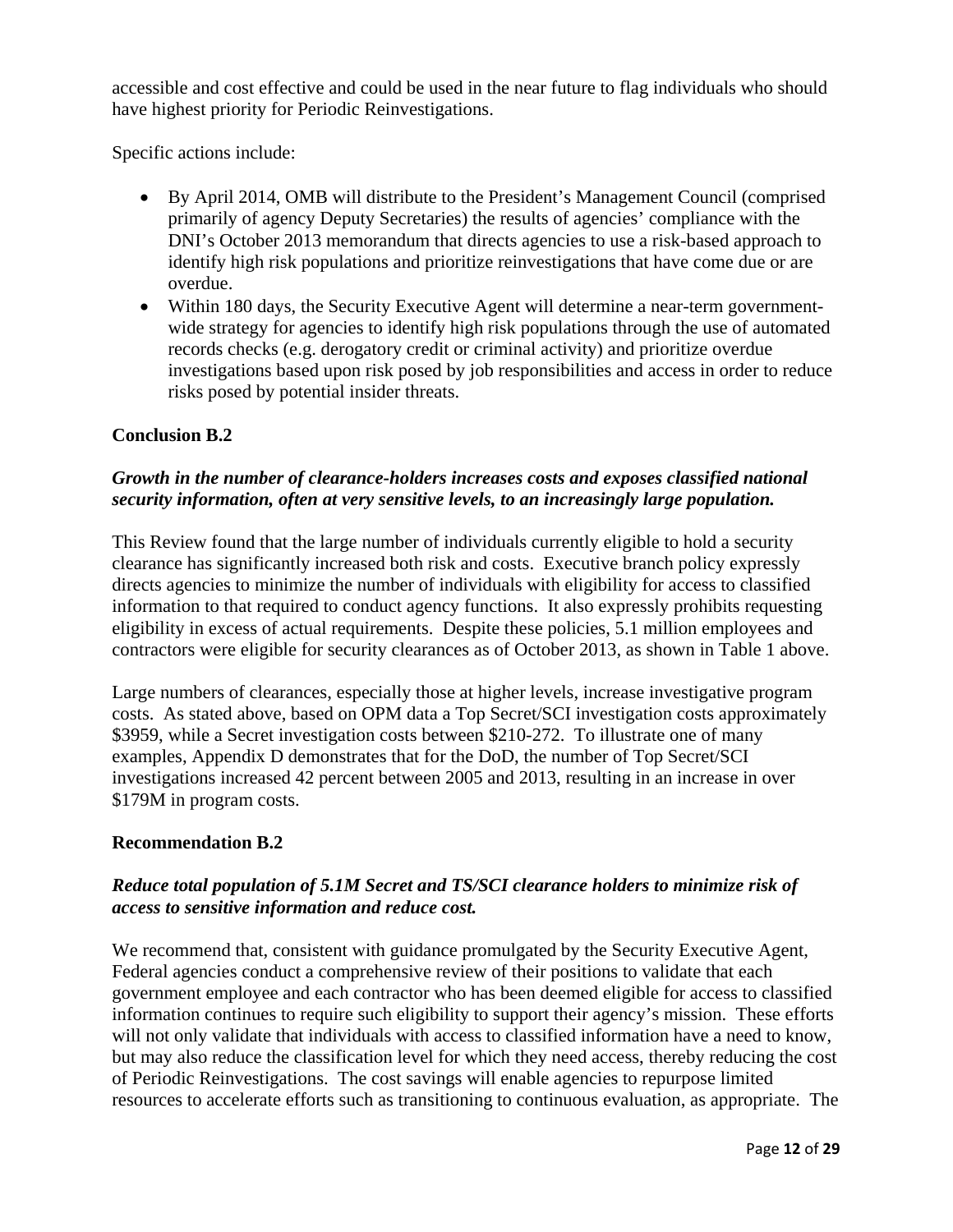Security Executive Agent shall ensure full compliance with this guidance and report results to the PAC, once reviews are complete.

Specific actions include:

- By April, 2014, OMB will distribute to the President's Management Council, the results of agency compliance with October 2013 guidance from the DNI to review all positions determine whether it continues to require access to classified material.
- Within 90 days, OPM and ODNI will work with OMB to finalize a joint regulation to refine the designation of national security positions and more accurately align investigations with risks.

#### **Conclusion B.3**

#### *Performance measures for investigation and adjudication quality are neither standardized nor implemented consistently.*

This Review found that the current performance measures for investigative and adjudicative quality involve disparate and difficult to integrate data sources. Measuring and ensuring quality continues to be a challenge, as aspects of what makes a case acceptable can vary. For example, not all agree whether an investigation meets quality standards if it is missing information that is beyond the ability of an investigator to collect (e.g. the subject interview cannot be conducted when the subject is in a war zone, or law enforcement agencies won't conduct record checks). This complicates the use of the quality tools that exist today. These issues of quality and metrics were also noted in recent testimony by the Government Accountability Office (GAO) on personnel security clearances (GAO-14-187T). As mentioned previously, the Review found that the current practice of utilizing contractors to conduct background investigations is appropriate and consistent with regulations.

However, improvements are needed in the areas of contract oversight and quality metrics going forward. Recently, OPM federalized all of the second level quality reviews (after delivery of the contractor file to OPM), following a whistleblower lawsuit, joined by DOJ alleging fraud in the first level quality review process by one of OPM's contract investigative services providers.

#### **Recommendation B.3**

#### *Accelerate the development of quality standards and implementation of consistent measures and metrics for investigations and adjudications, and improve the quality of existing oversight mechanisms for Federal and contract investigators, and Federal adjudicators.*

We recommend accelerating PAC activities to implement consistently-defined quality measures, metrics, and tools. The PAC will oversee and measure progress of the work of the Security and Suitability Executive Agents and the Under Secretary of Defense for Intelligence, being carried out by the Quality Assessment Working Group (QAWG). The PAC will ensure the successful development of standardized tools to measure and report investigative and adjudicative quality, and will hold agencies accountable for implementing the standards and tools.

In conjunction with these important measurement tools, effective oversight and management are important to ensuring proper application of tools and satisfaction of standards. For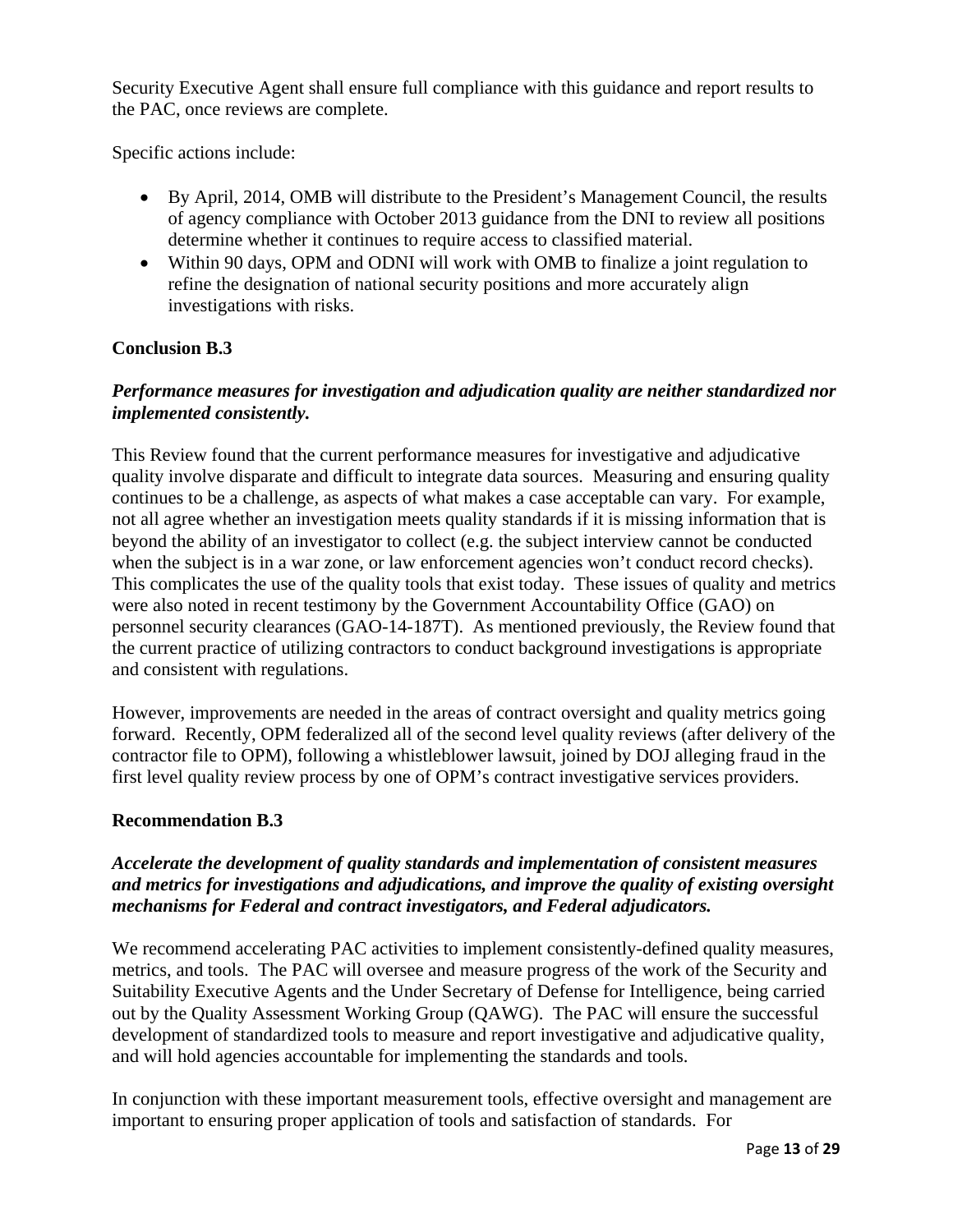investigations, quality assurance reviews by appropriate personnel prior to delivery of the investigation to the agency, in depth random sampling quality reviews, and integrity assurance re-contact programs are critical. All investigating agencies should examine their processes and ensure these oversight mechanisms and other quality tools are in place to optimize quality and ensure integrity throughout the process. These oversight mechanisms should apply to Federal employees and contractors alike.

Specific actions include:

- By June 2014, the Executive Agents will issue for PAC approval consistent governmentwide quality standards for investigations for the first time and begin collecting quality metrics based on these standards by October 2014.
- By September 2014, the QAWG will develop a quality assessment tool for investigations.
- Ongoing, the PAC and the Security and Suitability Executive Agent will work with agencies to develop adjudicative quality standards, critically examine the existing process, assess the adequacy of oversight mechanisms in place, and share best practices.

#### **Conclusion B.4**

#### *The current investigation and adjudication process frequently fails to detect false information supplied by applicants*.

Credentialing, suitability, and national security vetting processes all rely on information submitted about the applicant. However, this Review found that falsification of suitability and security questionnaires is a frequent occurrence, and our current processes lack the ability to easily detect when applicants provide false information. Furthermore, there is no Federal level guidance to provide adjudicators consistent or clear paths of action when some form of false information is provided by the applicant.

The application is usually completed by the applicant in the electronic questionnaire system (e-QIP). For some categories, such as military recruits and contractor personnel, the application is completed by third parties (recruiters or company security officers) using e-QIP interface systems. This introduces risk to questionnaire integrity, and it makes identifying and acting on falsification more difficult. Personal accountability cannot be established because it is difficult to determine if the applicant is being deceptive, or if the third party was at fault.

However, even when falsification is uncovered, it is not treated consistently. As reviews of the Aaron Alexis investigation revealed, Alexis did not admit criminal and traffic offenses and indebtedness when he completed the security clearance application (Standard Form 86, *National Security Questionnaire*)*.* These falsifications were detected during the original investigations, but did not result in an unfavorable adjudication.

#### **Recommendation B.4**

#### *Improve detection of and response to applicant falsification in current processes.*

We recommend the Suitability and Security Executive Agents take several measures (jointly as needed) to improve the detection of and response to applicant falsification.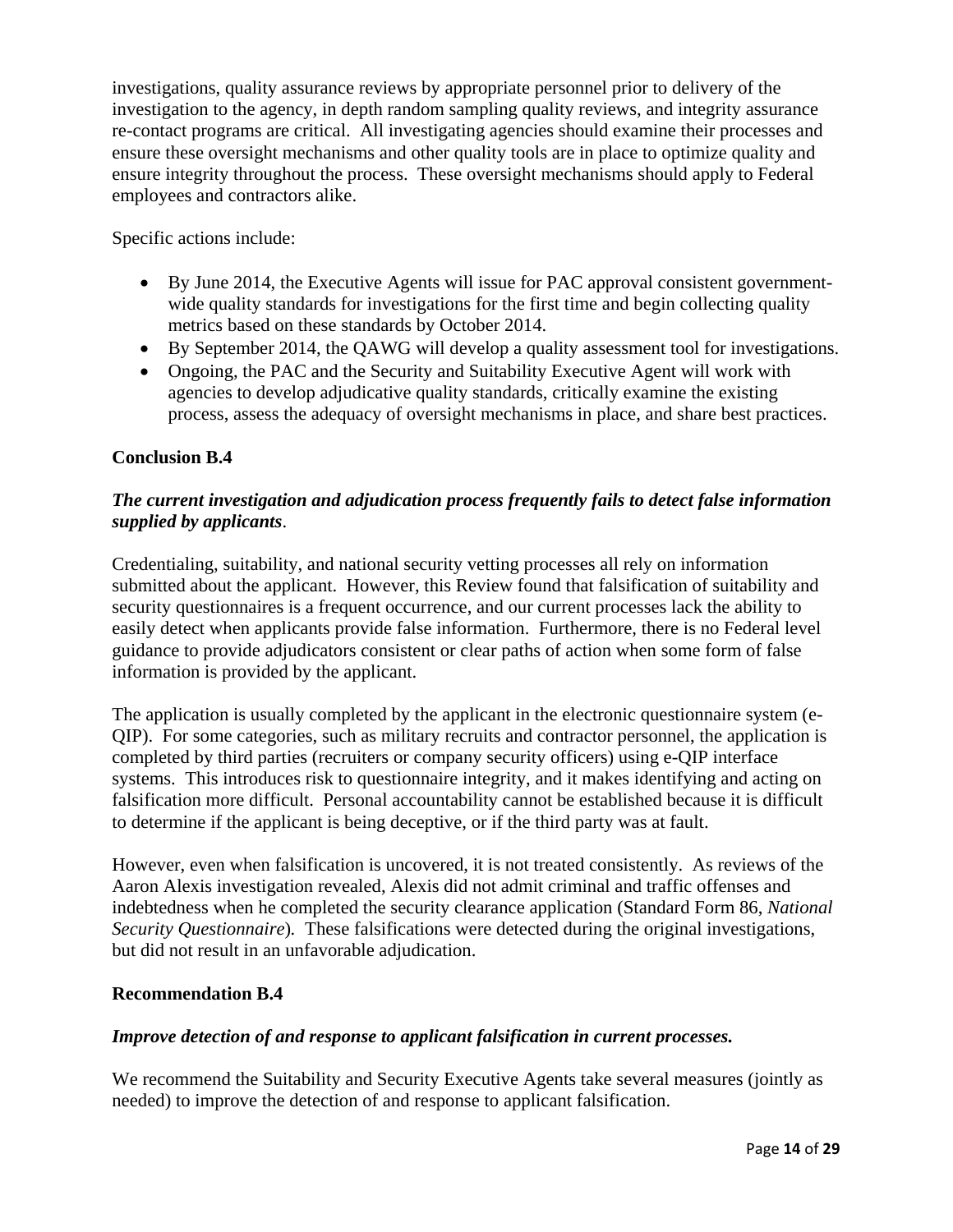- Develop standard criteria and procedures to ensure agencies respond appropriately to falsification in all types of security clearance, suitability, and credentialing adjudications.
- Develop and implement improved investigator and adjudicator training to better identify and act upon falsification.
- Develop policy and procedures to address problems that occur when third parties are involved in completing suitability and security questionnaires on behalf of applicants (e.g. military recruiters).
- Develop better tools to validate self-reported information against other available independent sources (e.g. social media, credit, or human resources data).

The Executive Agents will provide input to the PAC implementation plan specifying the specific timeline for implementation of these measures.

Specific actions include:

- Within 180 days, the PAC will work with DoD and OPM to expand standardized e-QIP for military and contractor personnel to address third party influence/falsification.
- Within 18 months, the PAC will develop IT capabilities and other tools to enable detection of falsification that can be integrated with existing systems.

#### **Conclusion B.5**

#### *Credentialing decisions that enable physical access to government facilities or IT systems are applied in an inconsistent way.*

This Review found that the guidelines for both suitability and security clearance determinations include criteria that address workplace safety and security (see Appendix E for Gap Analysis). However, the minimum standards to grant credentials that enable physical access to government facilities and logical access to government IT systems (Final Credentialing Standards for Issuing Personal Identity Verification Cards under HSPD-12) focus primarily on whether an individual is who they claim to be, and if they have a nexus to terrorism. Additional factors to be considered in determining whether that individual presents other risks to workplace safety or national security are not pursued.

The Final Credentialing Standards, established in 2008 contain supplemental criteria that address these additional risks. Because these supplemental standards set forth by OPM are currently available but not mandatory, there is inconsistency for this level of vetting. For example, approximately half of the contract employees investigated by OPM last year were adjudicated using the minimum adjudicative standards as opposed to the supplemental standards. The supplemental standards are minimal in cost and reduce risk, and there would be significant value in having one unified set of standards that includes the supplemental material.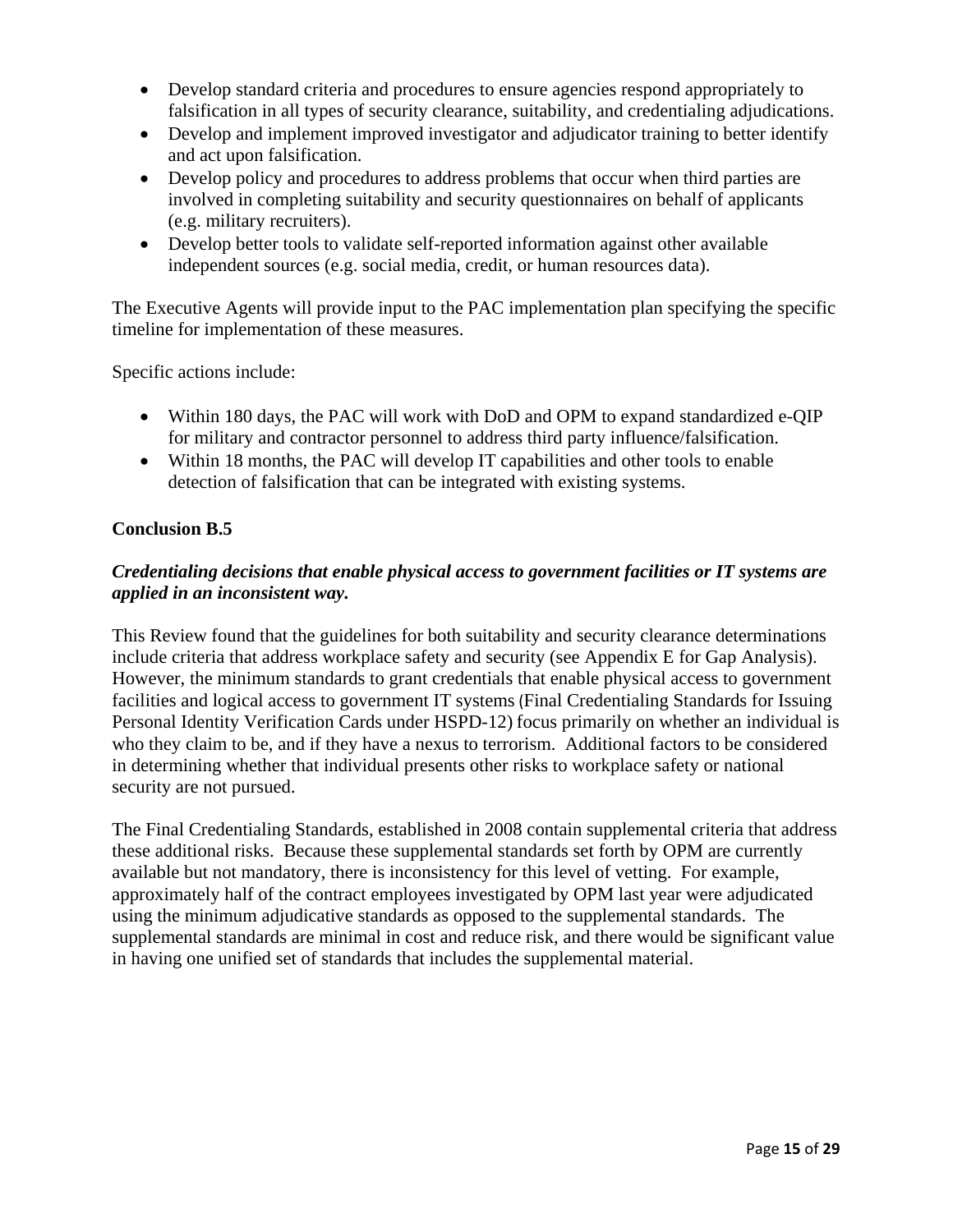#### **Recommendation B.5**

#### *Establish new Government-wide adjudication requirements for credentials<sup>12</sup> issued to include the currently optional OPM supplementary standards.*

We recommend the adoption of the OPM supplemental standards for credentialing discussed above as the minimum required by all Federal agencies. To accomplish this recommendation, the President would have to direct OPM to require unified criteria for issuance of access credentials for all employees and contractors who hold PIV (Personal Identification Verification) cards. Such criteria should be consistent with OPM's suitability factors and make mandatory current optional supplemental standards.

Specific actions include:

 Within 180 days, the PAC will identify the specific timing of actions to accomplish, including mandating supplemental credentialing criteria to apply to all persons with access to government facilities and information systems, including modifications to the FAR.

#### **Conclusion B.6**

#### *The lack of clarity on whether or how to suspend credentials creates vulnerabilities to personnel-related threats.*

This Review found that there are not explicit criteria or procedures to suspend an individual's PIV card, as opposed to revoking it. This creates confusion about an agency's or contractor's options when it is investigating potential concerns about an employee or contractor, leading to inaction or delay in action, when an issue concerning character or conduct emerges after the credential has been issued. Consequently, government agencies could unknowingly grant physical access (based on PIV card reciprocity) to individuals undergoing adverse administrative actions.

#### **Recommendation B.6**

#### *Revise the Final Credentialing Standards to establish a suspension mechanism.*

We recommend that OPM revise the Final Credentialing Standards to expressly reference the criteria and procedures for immediately suspending credentials, when appropriate. These standard procedures will allow an agency to take timely action to protect its workforce and facilities while it determines if a credentialed individual poses a threat. It should also ensure that agencies issue a formal revocation, or otherwise resolve the suspension, as well as provide for a review process.

<sup>&</sup>lt;sup>12</sup> Homeland Security Presidential Directive 12 was issued on August 12, 2004 by President George W. Bush. HSPD-12 calls for a mandatory, government‐wide standard for secure and reliable forms of ID (or PIV cards – Personal Identification Verification) issued by the Federal Government to its employees and employees of federal contractors for access to federally‐controlled facilities and networks.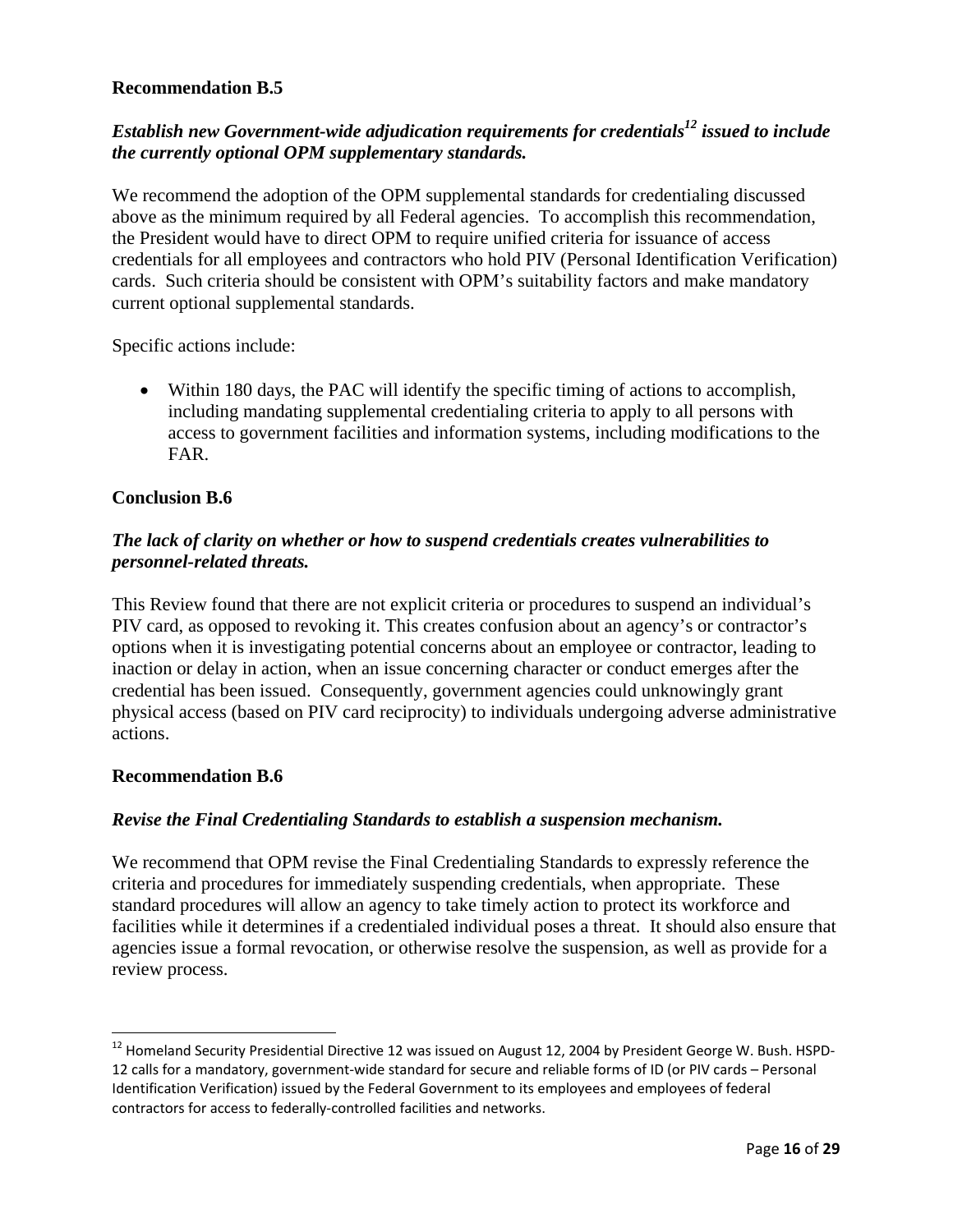Specific actions include:

 Within 180 days, OPM will issue additional guidance to outline the criteria and procedures for suspension of PIV credentials.

## **Section C: Improve Enterprise Operations**

The existing Executive branch agency operations for credentialing, suitability, and security clearances are complex and implementing the recommendations found in this report necessitates active leadership and continued involvement of the PAC. The PAC should lead a comprehensive enterprise approach to define and deliver against an accelerated implementation plan. This plan should address the recommendations above, as well as supporting actions needed in the areas of information technology, performance management, strategic sourcing, resource planning, and cost analysis. The PAC and the agencies included in its membership should be accountable for delivering these improvement in a timely, efficient, and high quality way.

#### **Conclusion C.1**

#### *The Security and Suitability Performance Accountability Council needs a more active posture to achieve and sustain successful reforms.*

Over the past six years, PAC leadership drove adoption of several key reforms, ultimately meeting statutory requirements for timeliness and getting the government's largest personnel security program, DoD's, removed from the GAO high risk list. More recently, however, PAC activity decreased. This lack of a coordinated Executive branch-wide effort has prevented the Federal Government from maintaining the pace of improvements.

#### **Recommendation C.1**

#### *Recompose the PAC to actively manage and oversee enterprise issues*

We recommend that, going forward, the PAC resume its highly active role in coordinating and ensuring full implementation of these recommendations. We also propose adding PAC members with new expertise necessary to establish and oversee strategies for investment, IT development, performance management, and reciprocity.

Specifically, we recommend that the PAC:

- Immediately recompose the PAC membership, the PAC Chair (OMB/DDM) will regularly convene senior leaders to hold them accountable for implementation as well as bring in agencies whose capabilities are critical to success (e.g., DOJ, FBI, DHS, State, Treasury).
- Immediately establish a PAC Program Management Office (PMO) to focus on implementation of this Report's recommendations.
- Immediately add new expert members, the PAC Chair will engage the Federal CIO and or OSTP/Chief Technology Officer for support to the assessment of current IT capabilities across this "line of business" and to develop IT strategy for long term needs of suitability and security processes.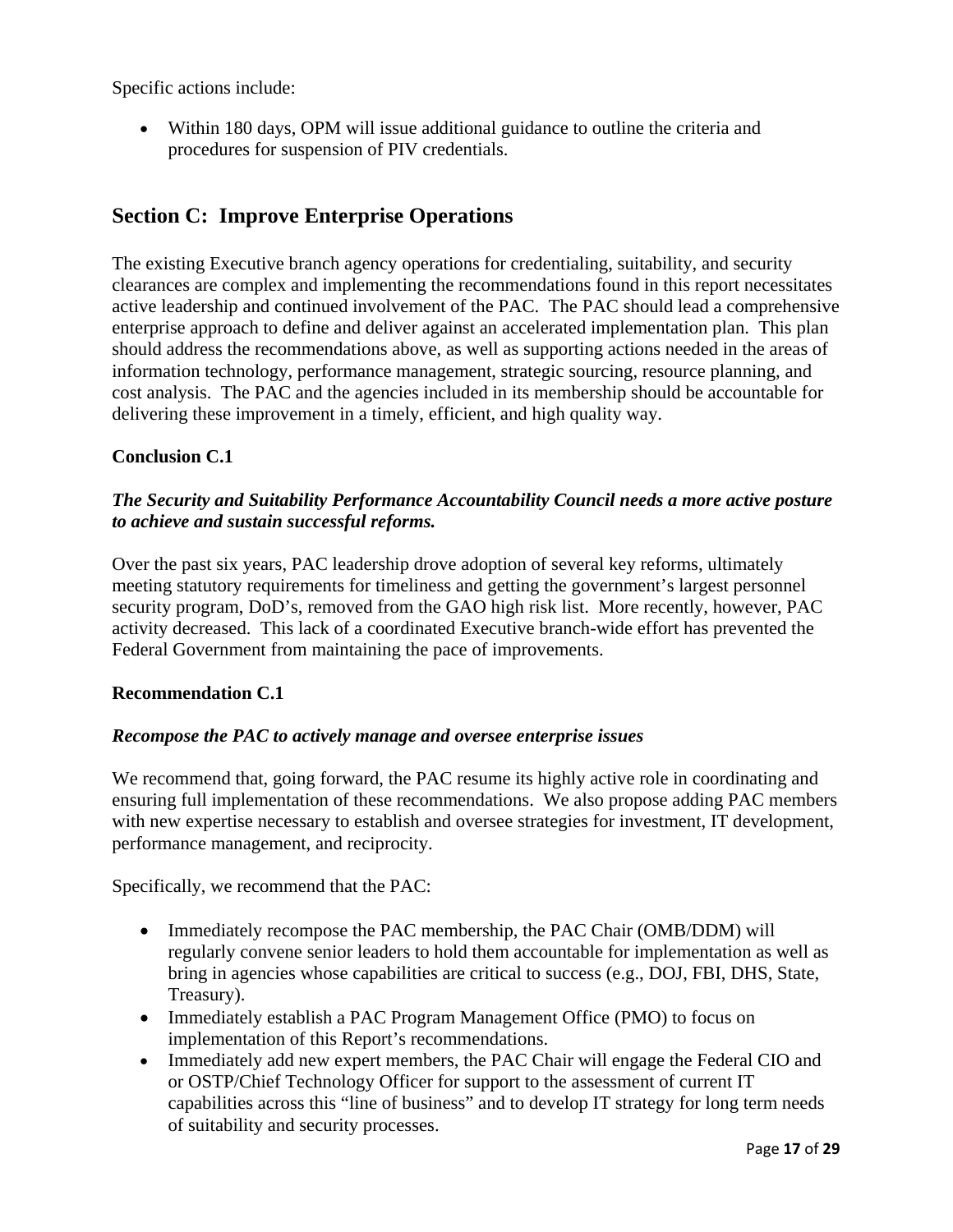As part of the FY 2015 Budget, OMB will also establish \$3 million for the PMO, which will be transferred from six major agencies by the end of calendar year 2014 and is not dependent on Congressional action. The PMO will report directly to the PAC Chair.

Existing PAC members OMB, ODNI, OPM and DoD remain critical to coordinating, monitoring and achieving needed improvements. Beyond the current involvement of security and suitability communities, it is necessary to invoke subject matter expertise and government-wide processes for resource management, investment planning and information technology development to ensure new capabilities are developed in the most efficient and timely manner.

The PAC Chair, in consultation with the Security and Suitability Executive Agents, will identify personnel to provide for the enhanced governance, as well as other dedicated resources to support implementation efforts. They will also leverage expertise across government and outside to advise on the technical aspects of implementation, particularly with respect to CE which is highly data intensive, and requires a continuous learning approach. The PAC will also leverage the considerable dedicated agency resources that are focused on suitability and security clearance activities and process improvements to drive the work already underway within agencies and do so in a highly coordinated fashion.

Specific actions include:

- The PAC will immediately identify new members and meet as reconstituted within 30 days of this report.
- The PAC Chair (OMB/DDM) will convene members at least quarterly, and hold senior leaders accountable for implementation as well as bring in agencies whose capabilities are critical to success (e.g., DOJ, FBI, DHS, State, Treasury).
- The PAC will immediately establish a PMO to provide full-time effort and expertise on tasks of implementation. PMO membership shall include a minimum of 1 FTE from each of the following: OMB, DoD, ODNI, OPM, DHS, DOJ, and FBI.
- The PAC Chair will propose funding for the PMO through the FY15 budget (\$500,000 annually per PMO member agency) for implementation efforts continuing at least through FY20 to ensure sustained momentum of these reform efforts.
- $\bullet$ The PAC Chair will engage the Federal CIO and or OSTP/Chief Technology Officer for support to the assessment of current IT capabilities across this "line of business" and to develop IT strategy for long term needs of suitability and security processes.

#### **Conclusion C.2**

#### *Greater focus is needed to develop enterprise-wide information technology capabilities*.

This Review found that previous PAC action stopped short of strategies and actions needed to develop enterprise-wide information technology capabilities to modernize, integrate, and automate agency capabilities and retire legacy systems. Absent a strategy for integrated IT capabilities, agencies created disparate tools designed only to meet their specific requirements. Examples include differing systems for electronic application, investigative and/or adjudicative case management, incompatible databases for storage, reference and sharing of investigative actions and adjudicative decisions, among others. Such tools do not enable satisfactory collaboration, nor ensure efficiency of processes, a key concern in the current resource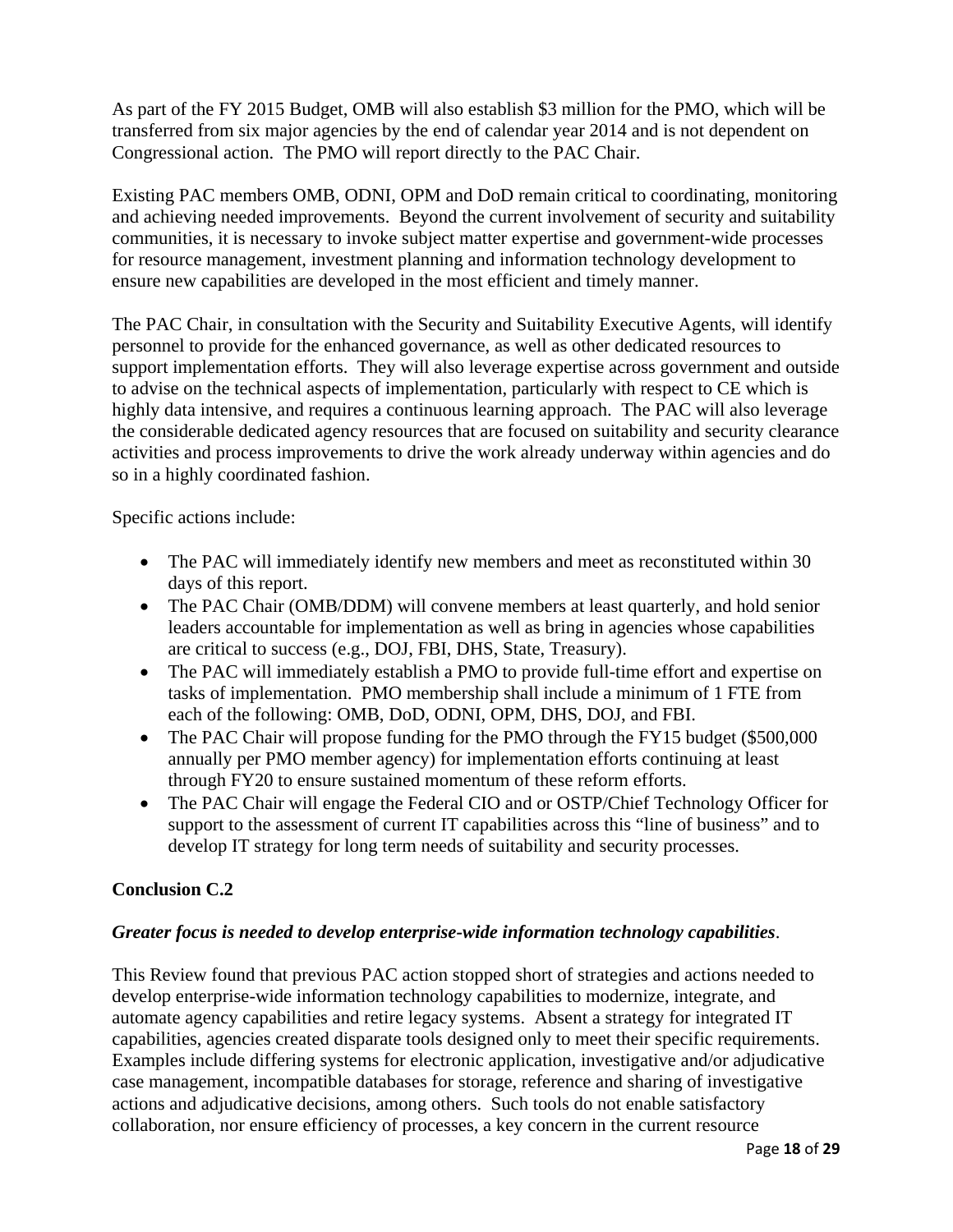environment. The recommendations in this report (e.g. sharing data, automating access to state and local criminal records, and bringing CE capability online) largely depend on fixing this fragmented approach with enterprise-wide solutions.

#### **Recommendation C.2**

#### *Develop and execute enterprise Reform IT strategy to ensure interoperability, operationalize CE, automate suitability processes, and improve sharing of relevant information.*

We recommend that the PAC adopt medium and long-range plans to develop an appropriate Executive branch-wide IT architecture for the security, suitability, and credentialing line of business. Developing a CE capability is highly IT intensive and will require appropriate resources. Capitalizing on lessons learned from ongoing ODNI, DoD, and OPM efforts to develop CE will be critical.

This IT strategy should address ways to leverage technology, avoid duplicative investments, and promote reciprocity, government-wide efficiency, and the effective reuse of investigative and adjudicative decisions, including but not limited to:

- Means to provide real-time access to authoritative enterprise data on the conduct of investigations and the adjudicative decisions from across the government
- agency records Electronic accessibility of Federal, State, and local government and criminal justice
- Means to operationalize CE in the near and long term
- Capability for individuals to continuously update their electronic security forms
- An enterprise approach for case management, to include IT systems
- Incorporation of authorized and relevant new data sources, to include social media

Any such strategy must ensure system include capabilities to safeguard individual privacy and civil liberties, consistent with the needs of national security and workplace safety.

Specific actions include:

- Within 180 days, the PAC will conduct benchmarking of similar Government screening technologies (DHS, TSA, National Counterterrorism Center), as well as benchmarking of commercial solutions for risk-management and rules-based automation of previously manual workflows.
- Within 180 days, the PAC will develop and approve the reform IT strategy. The strategy will include medium and long term plans and will also include a clear, integrated proposal for the 2016 budget.

#### **Conclusion C.3**

#### *There is a lack of enterprise Security/Suitability/Credentialing process cost analysis, investment planning for major reform initiatives, and automated records collection capability to enable transition to needed end-to-end automated capabilities.*

This Review found that there is no central means to collect, analyze, manage or oversee spending for suitability and security processes across the Executive branch. Neither is there a program to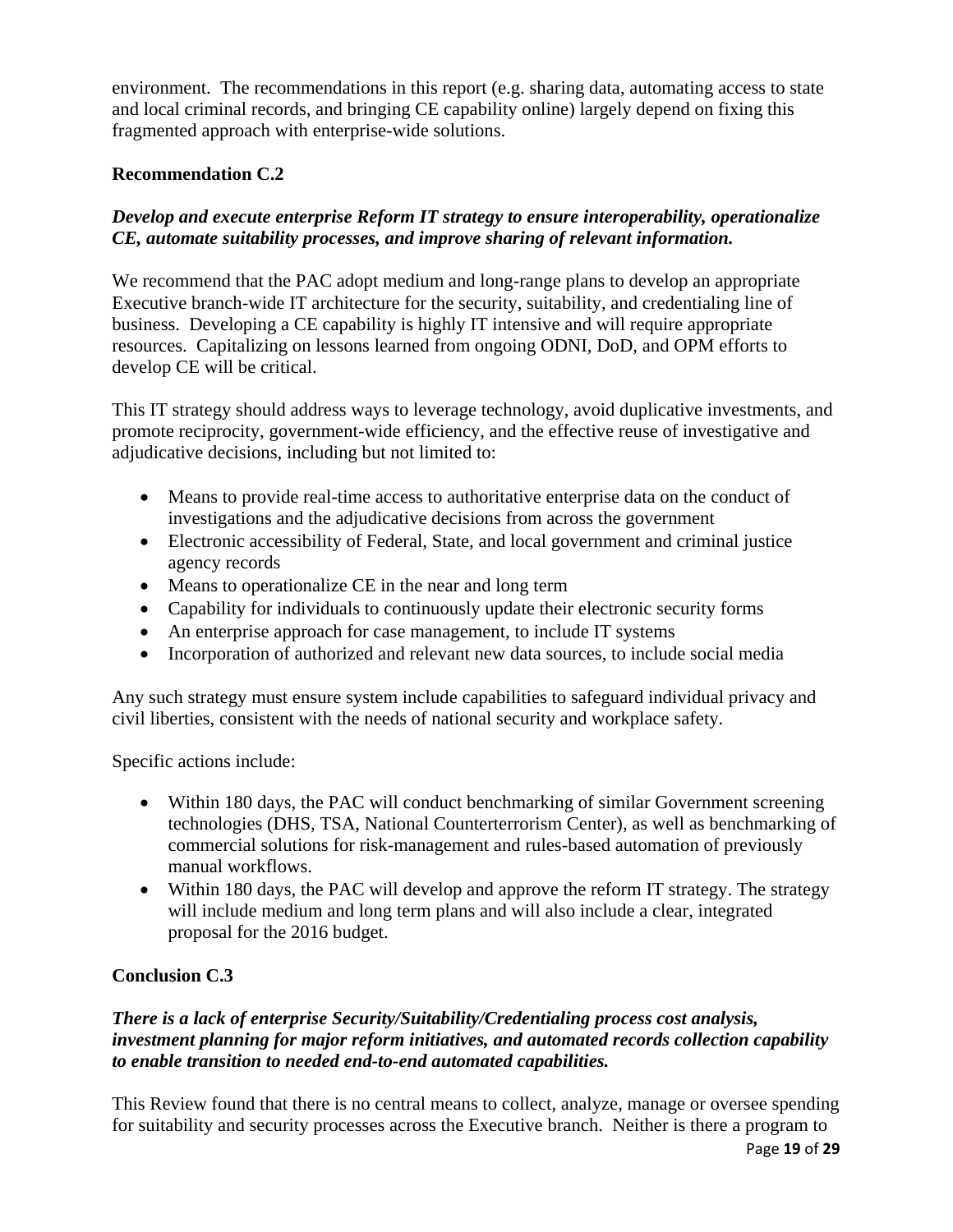link that spending to prescribed goals for performance, or the needs for investment in information technology or workforce development.

Given the current decentralized approach, certain decisions made at the agency level may increase Executive-branch wide risks. For example, in recent years, fiscal constraints limited timely reinvestigations, resulting in a backlog that has increased risk across the Federal Government.

#### **Recommendation C.3**

#### *Establish mechanisms to manage and oversee government-wide spending for suitability and security processes.*

We recommend that, in partnership with OMB, the PAC institute practices to manage enterprise costs, to conduct analysis ensuring investments to support the IT strategy, and to drive efficiencies in the overall system. This will include an examination of the role of contractors and how to structure contractor relationships to ensure incentives and control mechanisms are optimized for the critical nature of these activities. Ensuring oversight and quality control with respect to work by contractors will be essential to this study. We will begin by meeting the requirements of the 2014 NDAA to assess the efficiency and quality of current approaches. This effort is already underway, and due to be completed later this spring

Specific actions include:

- Within 12 months, the PAC will establish a mechanism to collect baseline financial data on security and suitability activities.
- Build on the conclusions of the NDAA efficiency and quality study to develop an ongoing capability to evaluate costs of suitability and security activities; identify opportunities for improvement; and provide agency information on quality and timeliness.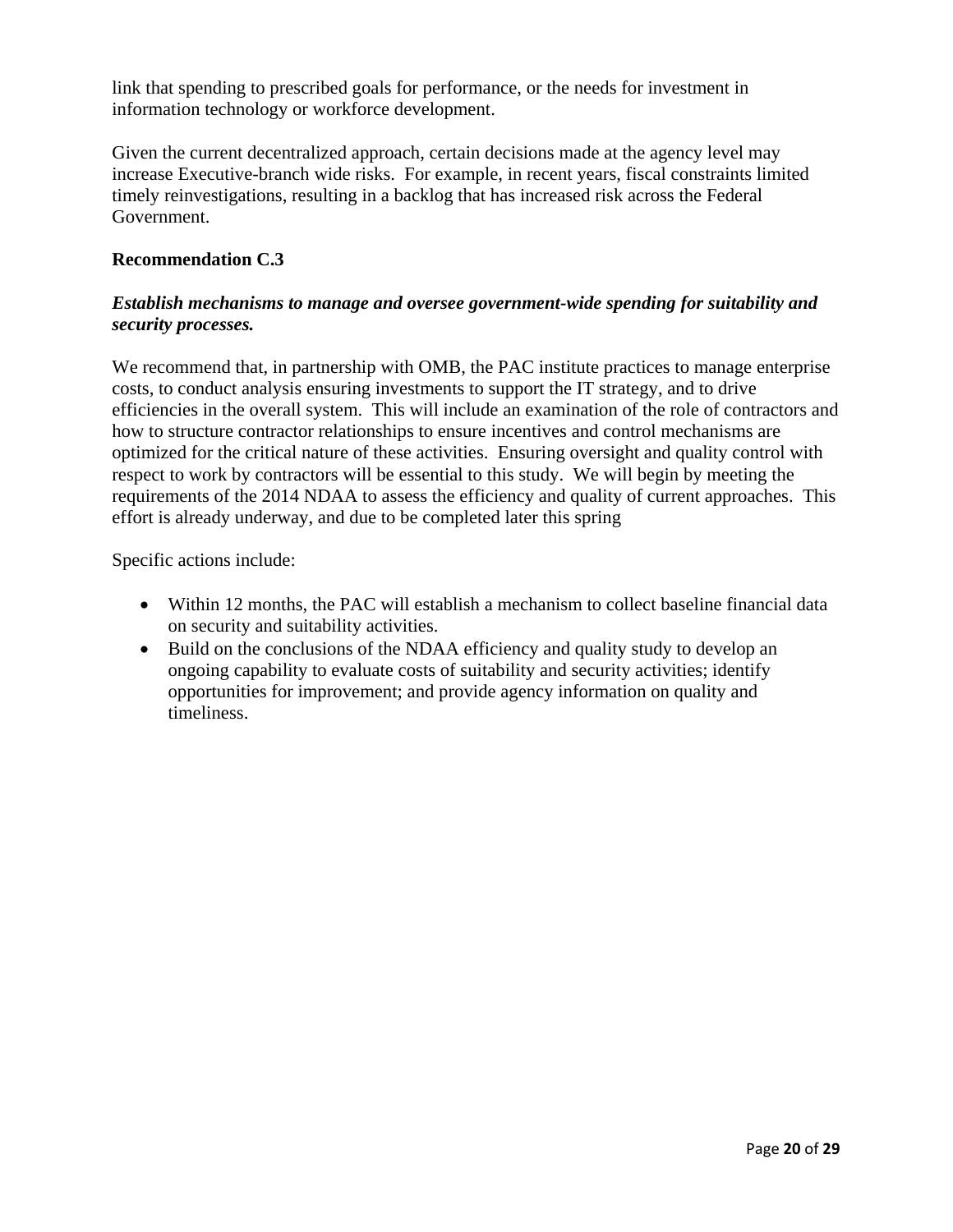## **IMPLEMENTATION AND NEXT STEPS**

This Review's recommendations reflect both new priorities driven by recent security incidents, as well as the need to accelerate progress on plans from ongoing reform efforts. Pending the approval of these recommendations, the PAC, chaired by OMB's Deputy Director for Management will actively manage and monitor implementation for all recommendations, reporting at regular intervals to the President on progress and to highlight emerging needs and recommend further action. The first such report, delivered within the next 90 days, will provide more detailed action plans for implementation of each recommendation of the review. We will coordinate these actions with other initiatives underway at your direction. Additionally, we will ensure that we work with OIRA to follow appropriate processes, including the regulatory review process.

As part of our efforts to ensure implementation efforts are sustained throughout this Administration and beyond, we will establish a four-year Cross Agency Priority Goal as part of the FY 2015 Budget focused on Insider Threat and Security Clearance Reform. As one of only 15 cross agency goals, this will ensure consistent attention from senior leadership. We will also name the Director of National Intelligence, the Director of the Office of Personnel Management and the Special Assistant to the President and Cybersecurity Coordinator as co-goal leaders responsible for driving implementation. OMB and the PAC will review progress every quarter against metrics and milestones as well as report progress publicly, as appropriate, to ensure accountability. These goals will be released on March 10, 2014.

These detailed implementation plans for each recommendation will take into account the appropriate stakeholders, timeframes, and actions. Where recommendations call for new initiatives, challenges may include: unplanned expenditures and as yet undetermined funding sources; potential policy or statutory barriers which must be altered before operational changes can be put in place; need to identify/provide information technology expertise/resources where it may not be sufficient.

The PAC Principals intend to work together to provide a consistent Administration communication strategy to agency, Congressional, industry and public stakeholders. This will include how we communicate with the families affected by prior incidents. We will also study the need to identify and move forward with a legislative agenda to better enable execution of these recommendations.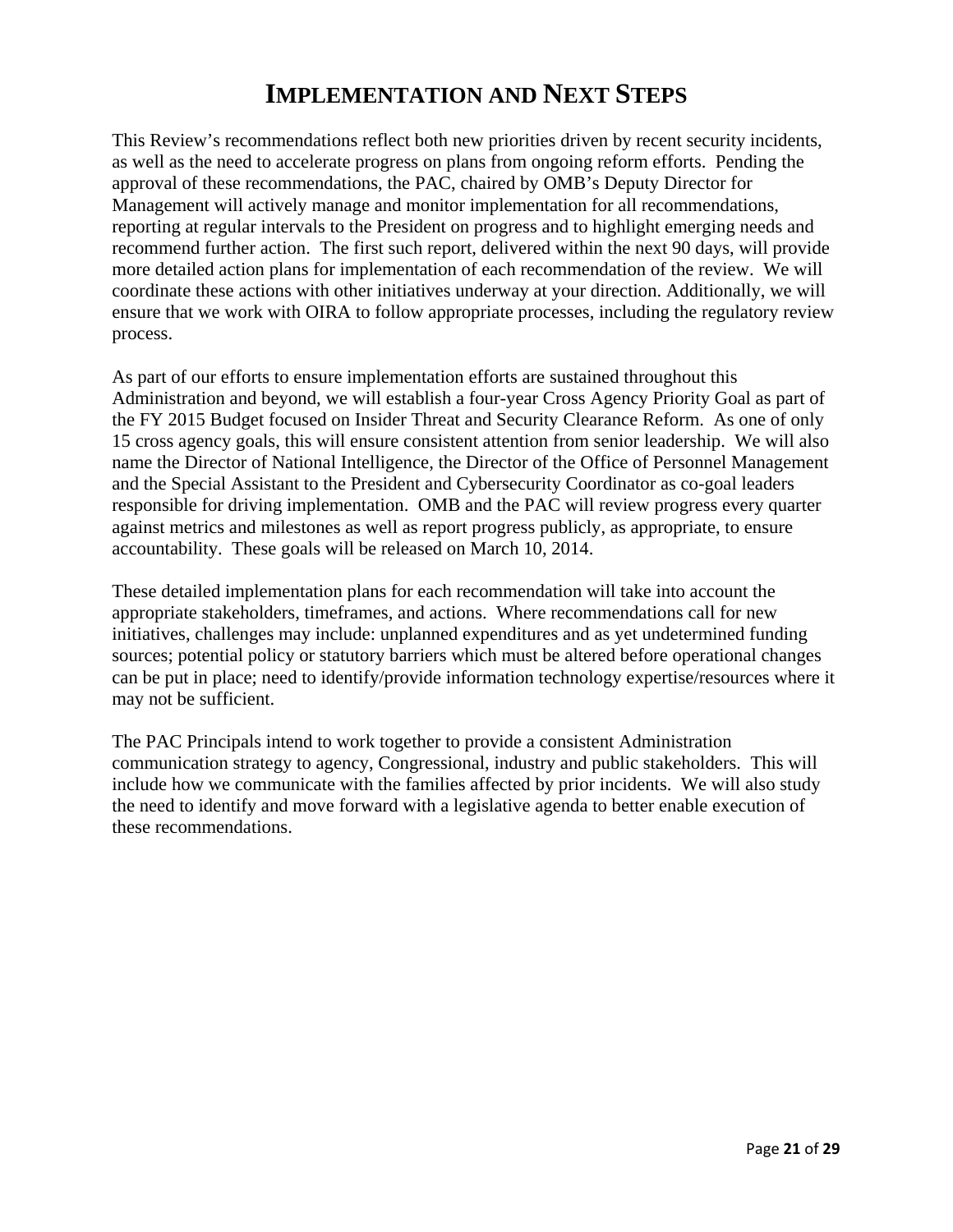## **APPENDICES**

- A. PAC, Executive Agents, Agency Heads Roles and Responsibilities
- B. 5-Tiered Investigative Model
- C. Criminal History Denials by State
- D. Increase in DoD Investigative Costs based on Volume
- E. Gaps in Vetting Workplace Safety Issues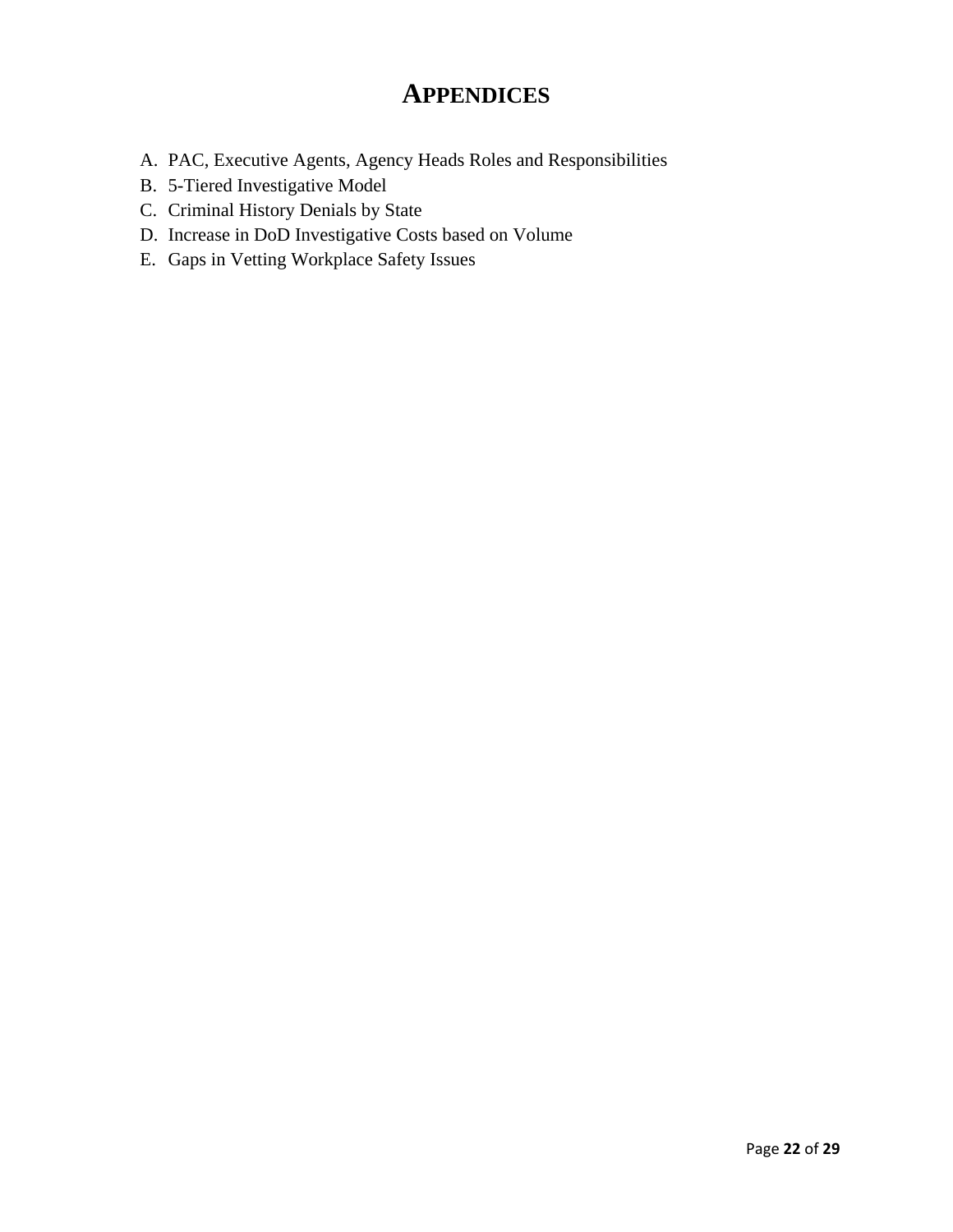## **Appendix A: Roles and Responsibilities**

#### **THE PERFORMANCE ACCOUNTABILITY COUNCIL**

The Performance Accountability Council is ultimately responsible to the President for "driving implementation of the reform effort, ensuring accountability by agencies, ensuring the Suitability Executive Agent and the Security Executive Agent align their respective processes, and sustaining reform momentum." In accordance with Executive Order 13467, the Deputy Director for Management of the Office of Management and Budget serves as the Chair of the PAC. The Chair has authority, direction, and control over the Council's functions, and may designate officials from additional agencies to serve as members of the Council. Roles and responsibilities of the PAC include:

- Ensuring alignment of suitability, security, and contractor fitness as appropriate;
- Holding agencies accountable for implementation of suitability, security, and contractor fitness processes and procedures;
- Establishing requirements for enterprise information technology;
- Establishing annual goals and progress metrics and preparing annual reports on results;
- Ensuring and overseeing the development of tools and techniques for enhancing background investigations and making eligibility determinations;
- Arbitrating disparities in procedures between Suitability and Security Executive Agents;
- Ensuring the sharing of best practices; and
- Advising the Suitability Executive Agent and the Security Executive Agent on polices affecting the alignment of investigation and adjudication and effective implementation.

In accordance with its responsibility to coordinate and drive reform implementation, the PAC establishes requirements for enterprise information technology needed to achieve the goals of modernizing processes and meeting performance goals. It does so in partnership with lead implementing agencies; OPM, DoD and the ODNI on behalf of the Intelligence Community, who are responsible for managing and modernizing the family of systems that supply Federal-level capabilities necessary to achieve the goal of end-to-end technology. The PAC also guides the direction of IT modernization efforts of agencies to ensure their systems, particularly those for the management of investigative and adjudicative cases, will comply and interoperate with the enterprise systems and ensure that record repositories automate their information so they can be accessed and shared rapidly across the Executive Branch.

#### **THE OFFICE OF DIRECTOR NATIONAL INTELLIGENCE**

EO 13467 designated the Director of National Intelligence as the Security Executive Agent. The Security Executive Agent is one of two permanent members of the PAC. As the Security Executive Agent, the Director of National Intelligence has the following roles and responsibilities:

- Directing the oversight of investigations and determinations of eligibility for access to classified information or eligibility to hold a sensitive position;
- Developing uniform and consistent policies and procedures for effective, efficient and timely completion of national security investigation and adjudication;
- Providing the final authority to designate agencies to conduct investigations of persons for access to classified information or eligibility to hold a sensitive position;
- Providing the final authority to designate agencies to adjudicate persons for security clearance;
- Ensuring reciprocal recognition of eligibility for access to classified information; Arbitrating and resolving disputes among agencies involving the reciprocity of investigations and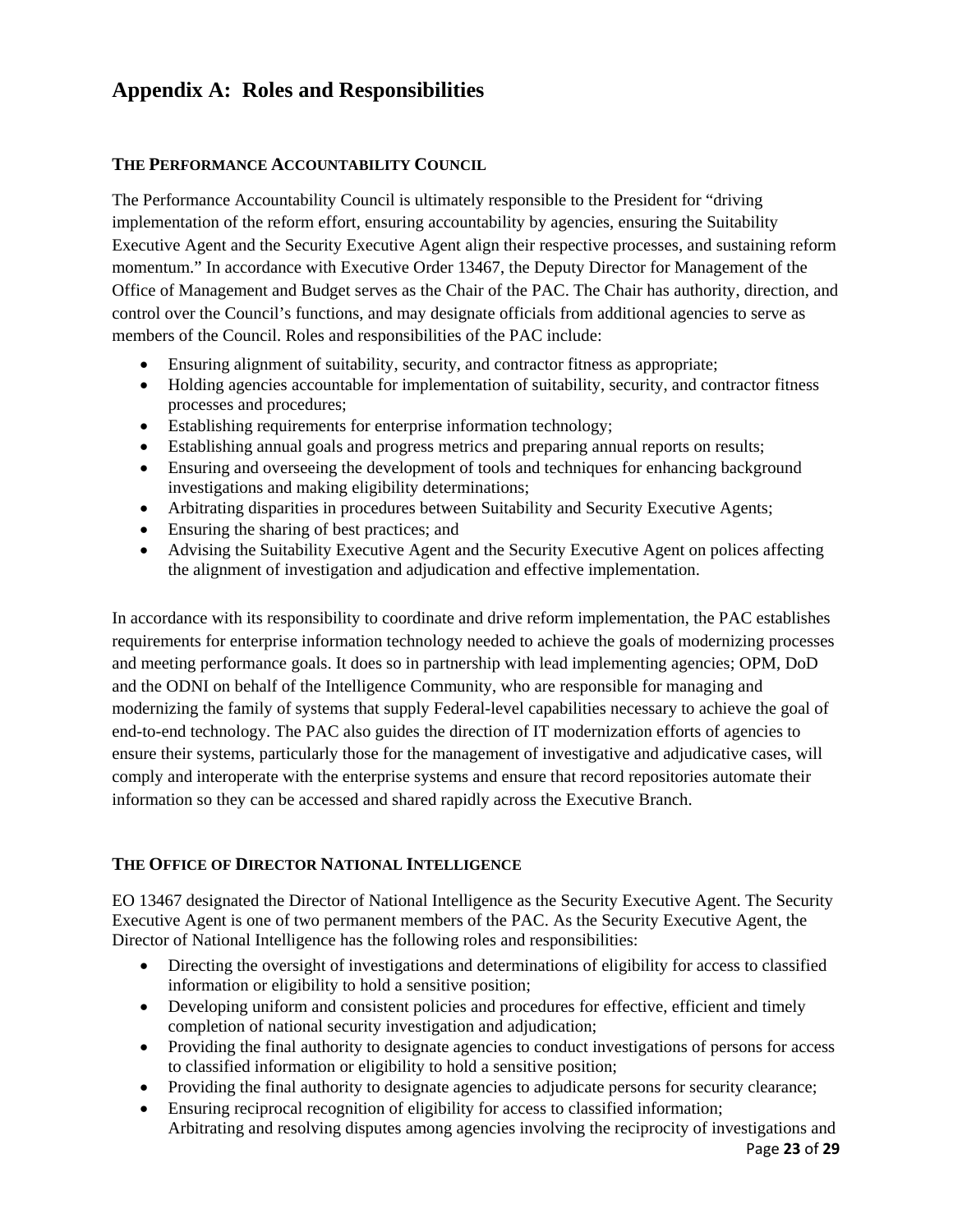determinations to access classified information or occupy a sensitive position; and

 Prescribing under EO 12968, as amended, standards for investigating, reinvestigating, continuously evaluating, and adjudicating eligibility for access to classified information.

In addition, Sections 2.4 and 3 of EO 13467 reserved and reaffirmed the DNI's existing authorities. These include:

 Prescribing uniform standards, procedures, and guidelines for access to sensitive compartmented information (Section 102A, National Security Act of 1947, as amended, EO 12333).

#### **THE OFFICE OF PERSONNEL MANAGEMENT**

EO 13467 designated the Director of the Office of Personnel Management as the Suitability Executive Agent. The Suitability Executive Agent is one of the two permanent members of the PAC. As the Suitability Executive Agent, the Director of the Office of Personnel Management has the following roles and responsibilities:

 Developing and implementing uniform and consistent policies and procedures to ensure the effective, efficient, and timely completion of investigation and adjudications relating to determinations of suitability and eligibility for logical and physical access.

In addition, Sections 2.4 and 3 of EO 13467 reserved and reaffirmed the OPM Director's existing authorities. These include:

- Executing, administering, and enforcing civil service laws, rules, and regulations, and regulating and enforcing statutes and executive orders conferring responsibilities on OPM, including those concerning suitability and security (5 U.S.C. 1103, 1104; EO 10577);
- Conducting security, suitability, and credentialing investigations for the competitive service (and for the excepted service upon request); conducting investigations for the Department of Defense (including security clearance investigations for Defense contractors and the Armed Forces); and conducting reimbursable investigations (EO 10450, 10577; PL 108-136; 5 U.S.C. 1304, 9101);
- Maintaining an index of security investigations; approving reemployment of persons who have been summarily removed on national security grounds; conducting an ongoing review of agencies' personnel security programs; and reporting compliance to the National Security Council (EO 10450);
- Establishing suitability standards, conducting suitability adjudications, and taking suitability actions for the competitive service (EO 10577); and
- Conducting oversight of agencies' compliance with the civil service rules, and of their performance of delegated investigative and adjudicative authorities. (5 U.S.C. 1104, 1303; EO 10577).

Further, under a subsequent order, EO 13488, OPM prescribes fitness reciprocity requirements for contract and excepted service employment, reinvestigate requirements for contract and excepted service employment, and reinvestigate requirements for public trust positions.

#### **THE DEPARTMENT OF DEFENSE**

DoD generates 90% of the security investigation requirements in the Executive Branch, and 70% of Security and Suitability investigation requirements when combined. DoD is also responsible for making the Suitability and Security eligibility determinations associated with those investigations, and has responsibility for industrial security and counterintelligence functions. Although DoD is not assigned a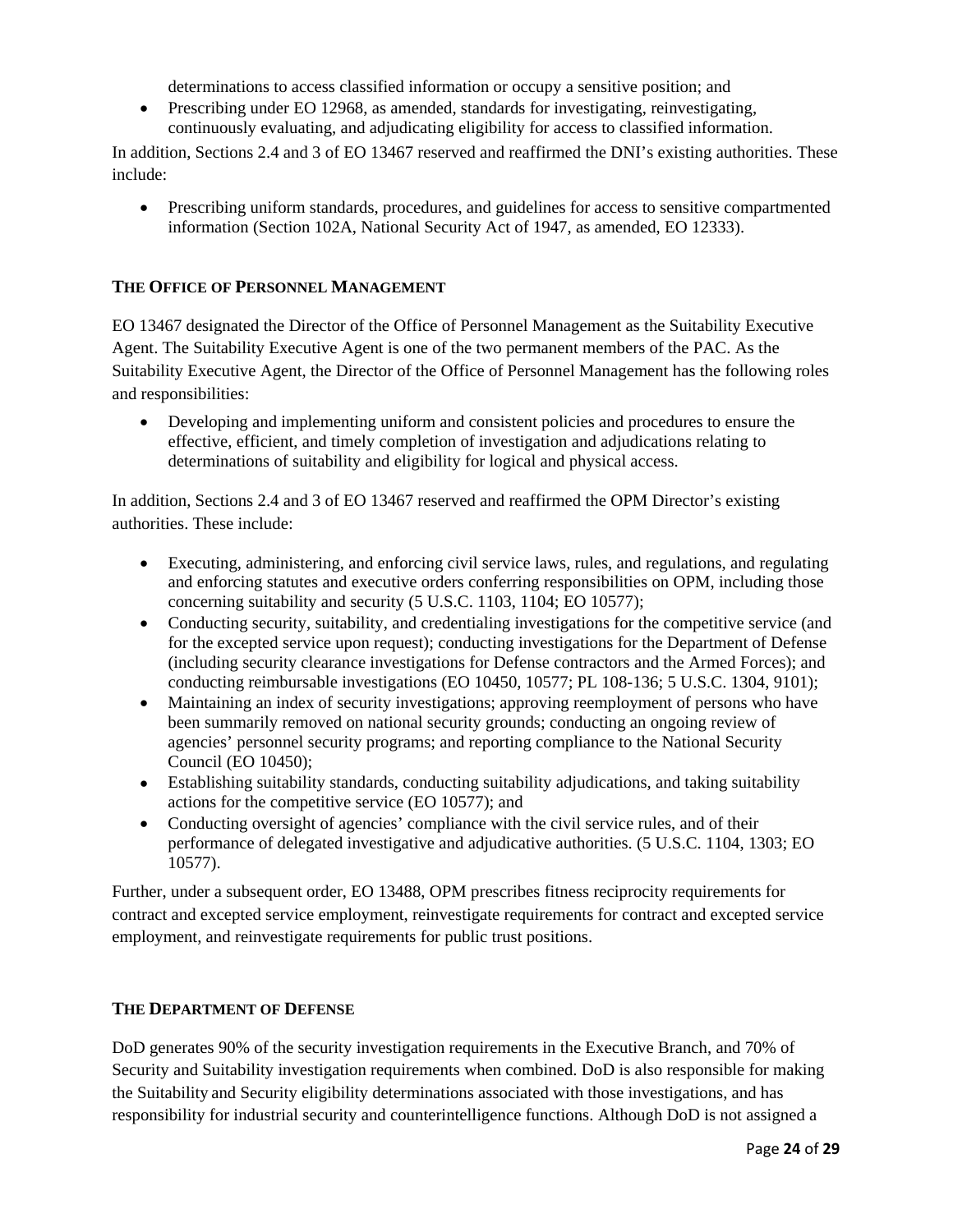statutory role in Security and Suitability reform, Section 3 of EO 13467 reaffirms DOD's industrial security role under EO 12829, as amended. In addition, DoD, along with OPM and the DNI, is a key component and participant of the reform effort. Pilot the full suite of Automated Records Checks to inform Executive Branch policies, and;

 Demonstrate Continuous Evaluation using ARC capabilities to inform Executive Branch CE policies.

#### **AGENCIES WITH RECORDS REPOSITORY RESPONSIBILITIES**

E.O. 13467 (Part 2, Section 2.1 (b)) calls for a system of investigations, which "shall employ updated and consistent methods…and end-to-end automation to the extent practicable, and ensure that relevant information maintained by agencies can be accessed and shared rapidly across the Executive Branch." Federal agencies with record repositories are responsible for:

- Following PAC standards for automating records for exchange of investigative record requests and responses;
- Automating record repositories;
- Developing an automated means to exchange all record requests; and
- Establishing a means for tracking timeliness of record requests and final record responses between themselves and other record repositories.

#### **AGENCY HEADS**

The heads of agencies that make security and suitability determinations must conduct their security and suitability programs in accordance with applicable statutes, executive orders, and regulations. Agencies are also fully engaged and held accountable for implementing reform policies, processes and procedures. Agency heads may participate in the PAC as designated by the Council. To the extent consistent with law, Agency heads are specifically responsible for following Executive Agent security and suitability guidance in:

- Implementing security and suitability policies;
- Implementing reform procedures and incorporating IT capabilities requirements to the extent practical as appropriate to satisfy reform goals;
- Reporting on performance progress as required by the Executive Agents and the Deputy Director of Management and Budget;
- Cooperating in oversight and audit efforts; and
- Planning and resourcing to satisfy reform performance requirements.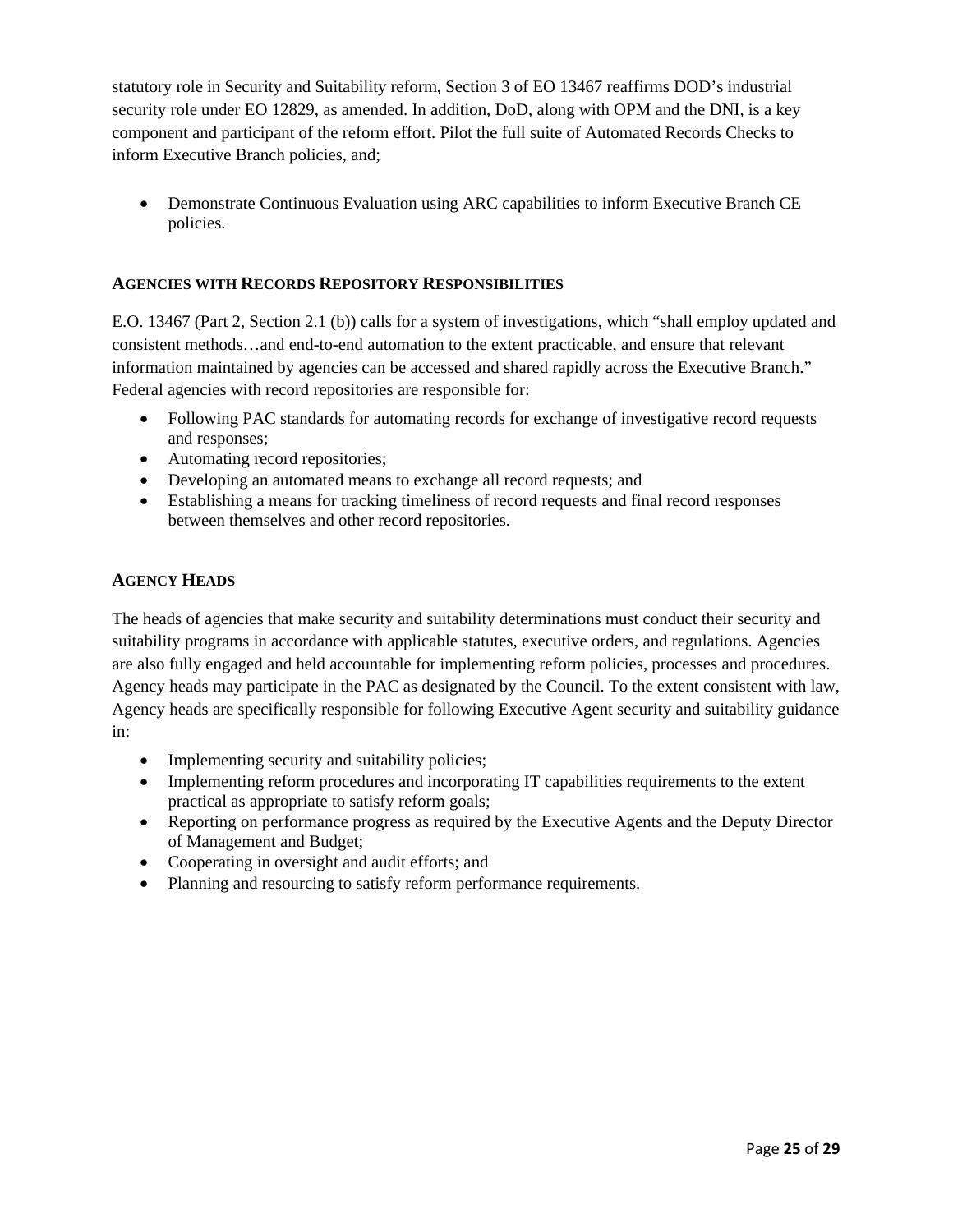## **Appendix B: Five-Tiered Investigative Model**

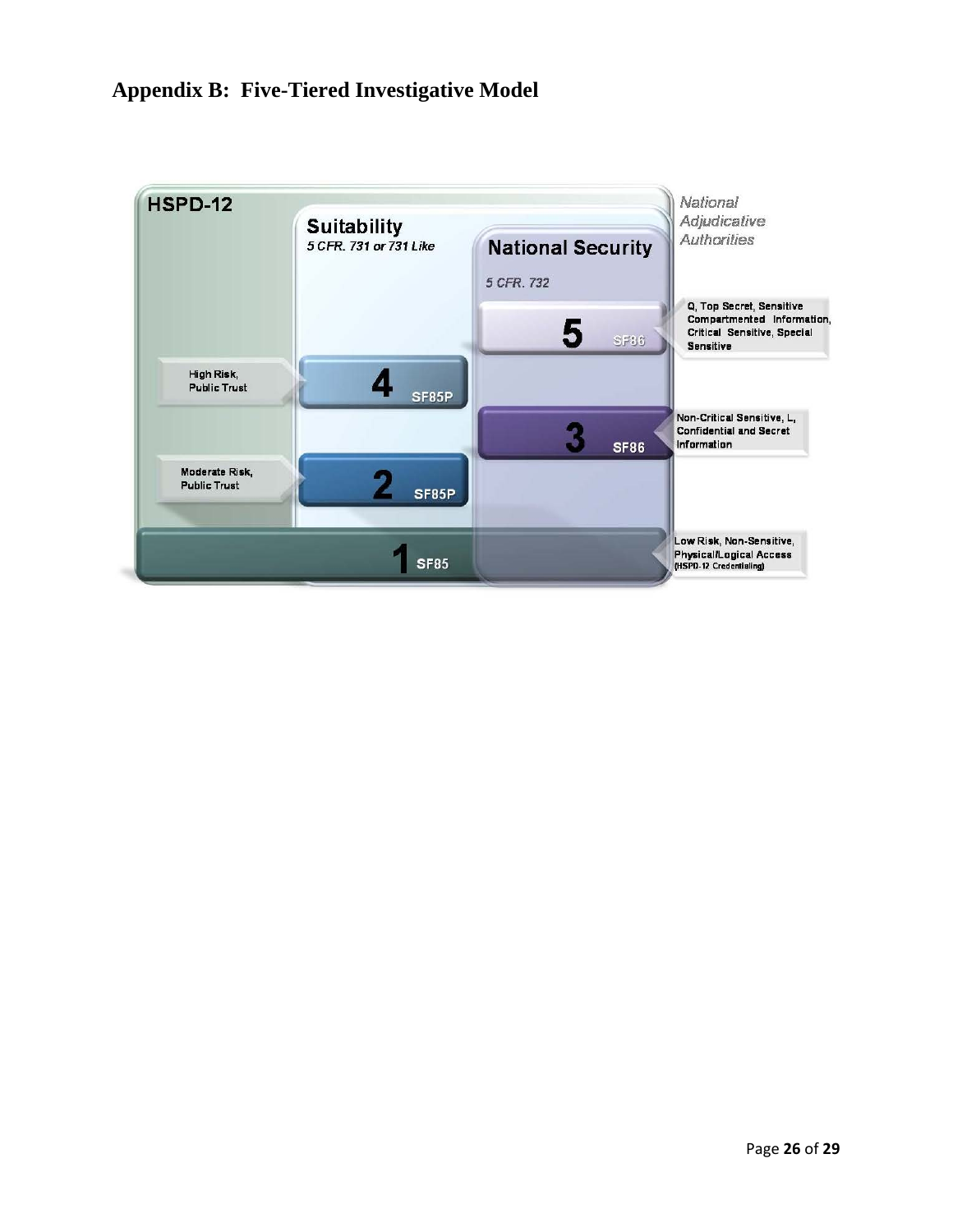

## **Appendix C: Denial of Criminal History Record Information by State (FY13 data)**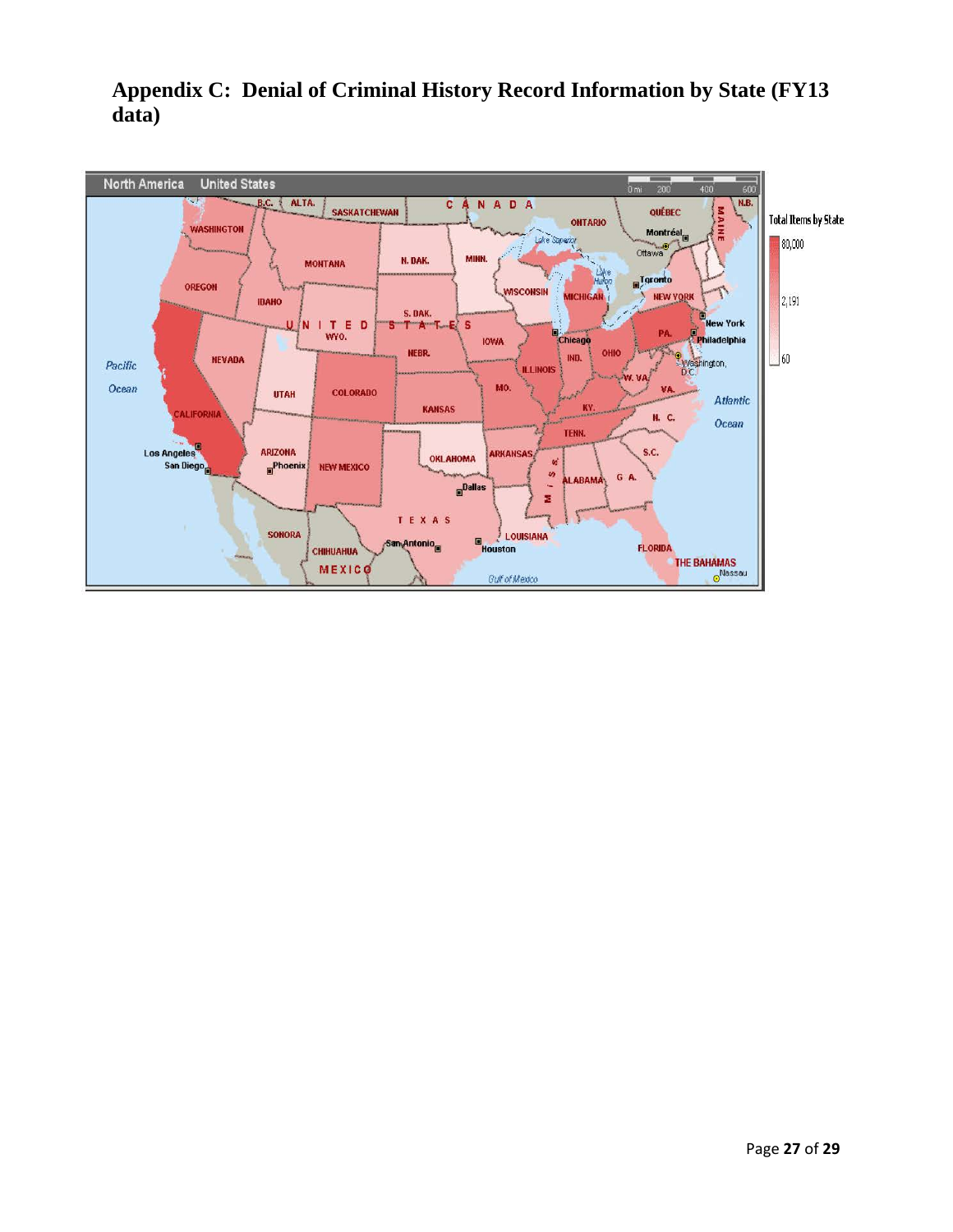

## **Appendix D: Increase in Investigative Costs Based on DoD Volume**

| <b>Investigation Type</b>                 |                                     | <b>FY05</b>   | <b>FY06</b> | <b>FY07</b>                                                                                                                 | <b>FY08</b> | <b>FY09</b> | <b>FY10</b> | <b>FY11</b> | <b>FY12</b> | <b>FY13</b> | % Change<br>FY05 to FY13 |
|-------------------------------------------|-------------------------------------|---------------|-------------|-----------------------------------------------------------------------------------------------------------------------------|-------------|-------------|-------------|-------------|-------------|-------------|--------------------------|
| <b>Less Fieldwork</b><br><b>Intensive</b> | <b>Total</b>                        | 450,505       | 581,451     | 563,463                                                                                                                     | 615,437     | 606,926     | 598,067     | 608,515     | 572,295     | 515,900     | 15%                      |
|                                           | Cost Based on<br><b>FY13 Prices</b> | \$96,540,724  |             | \$126,165,959 \$122,258,252 \$132,434,773 \$130,100,938 \$128,066,776 \$130,633,918 \$124,269,698 \$111,792,461             |             |             |             |             |             |             | 16%                      |
| Fieldwork Intensive Cost Based on         | <b>Total</b>                        | 113,097       | 135,954     | 147,777                                                                                                                     | 164,330     | 163,718     | 175,940     | 181,190     | 205,585     | 184,775     | 63%                      |
|                                           | <b>FY13 Prices</b>                  | \$390,243,657 |             | \$454,016,638 \$462,175,815 \$509,381,612 \$530,464,702 \$574,217,534 \$576,315,714 \$607,880,308 \$553,499,724             |             |             |             |             |             |             | 42%                      |
| <b>Total Cost</b>                         |                                     |               |             | \$486,784,381 \$580,182,597 \$584,434,067 \$641,816,385 \$660,565,640 702,284,310 \$706,949,632 \$732,150,006 \$665,292,185 |             |             |             |             |             |             | 37%                      |